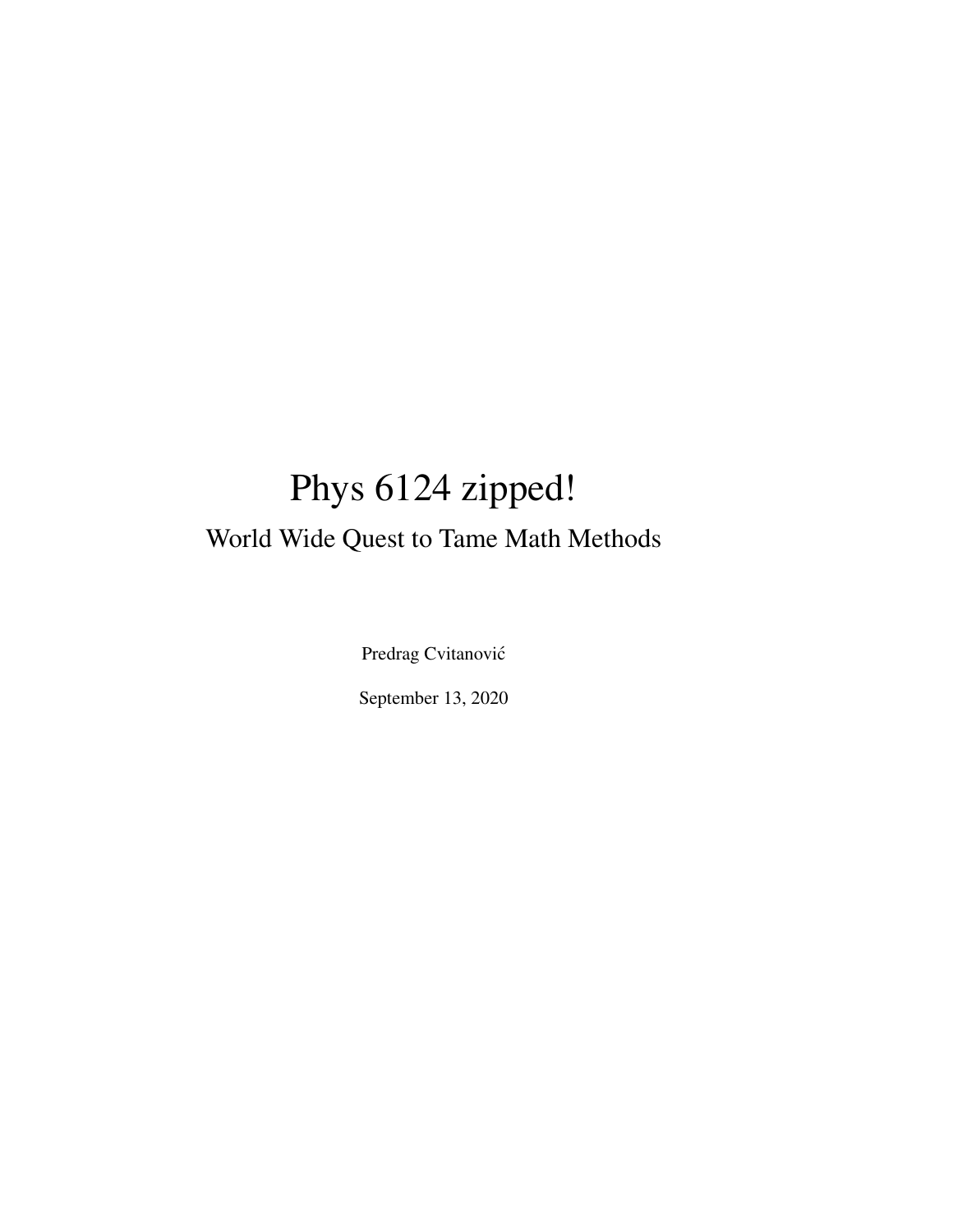# **Overview**

The career of a young theoretical physicist consists of treating the harmonic oscillator in ever-increasing levels of abstraction. — Sidney Coleman

I am leaving the course notes here, not so much for the notes themselves –they cannot be understood on their own, without the (unrecorded) live lectures– but for the hyperlinks to various source texts you might find useful later on in your research.

We change the topics covered year to year, in hope that they reflect better what a graduate student needs to know. This year's experiment is taking the course online. Let's work together to make it work for everyone in the course.

*Course outline : An ode in 15 stanzas*

*Course policy*

*My teaching philosophy : Bologna*

*How does one pronounce 'Euler'? 'Cvitanovic'?*

After a while you might notice a pattern: Every week we start with something obvious that you already know, let mathematics lead us on, and then suddenly end up someplace surprising and highly non-intuitive.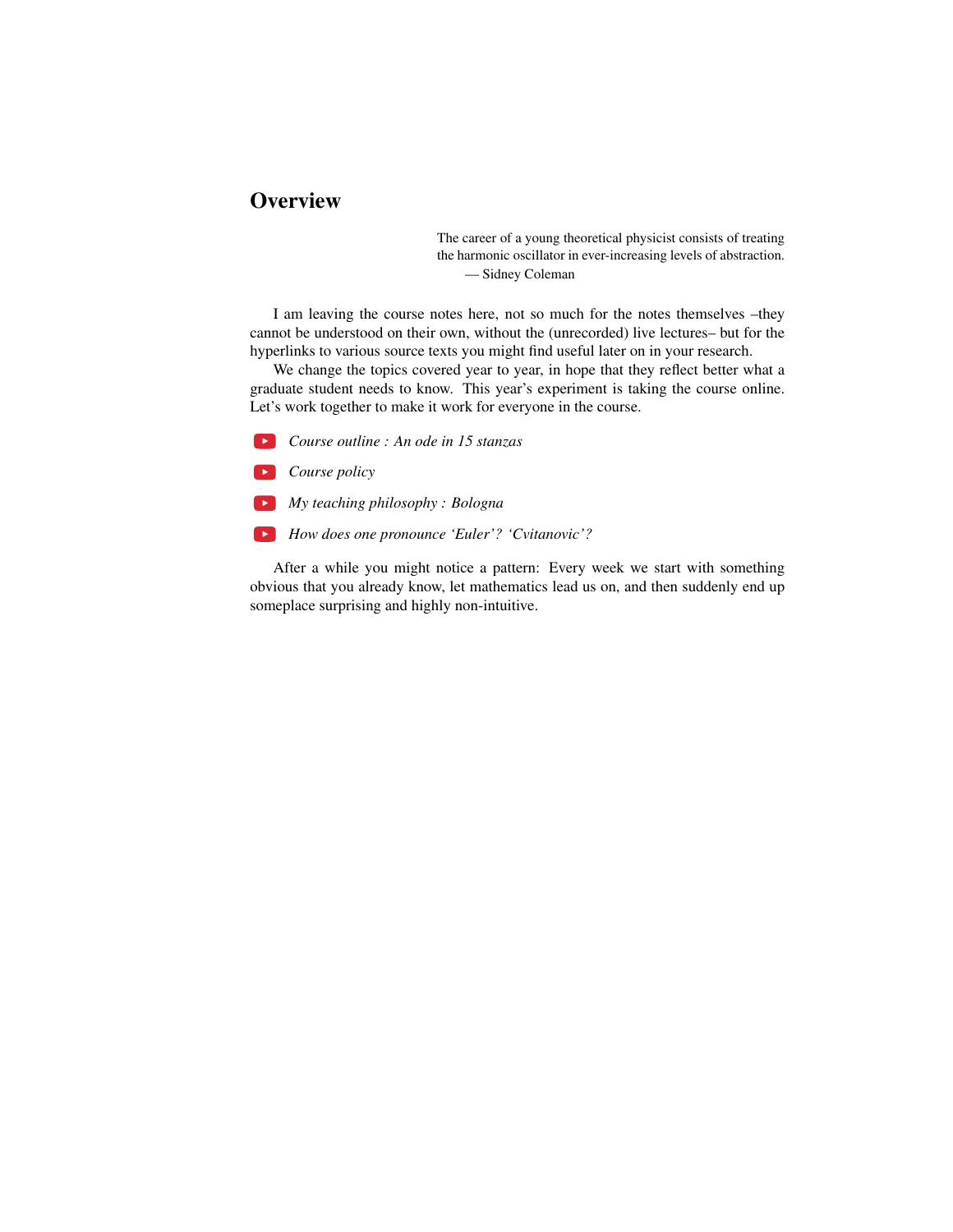# **Contents**

| 1              |                            | Linear algebra                                                                                                                                                                                                                 | 7  |  |  |  |  |  |  |  |  |
|----------------|----------------------------|--------------------------------------------------------------------------------------------------------------------------------------------------------------------------------------------------------------------------------|----|--|--|--|--|--|--|--|--|
|                |                            |                                                                                                                                                                                                                                | 7  |  |  |  |  |  |  |  |  |
|                | 11                         |                                                                                                                                                                                                                                | 9  |  |  |  |  |  |  |  |  |
|                | 1.2.                       |                                                                                                                                                                                                                                | 9  |  |  |  |  |  |  |  |  |
|                | 1.3                        |                                                                                                                                                                                                                                | 10 |  |  |  |  |  |  |  |  |
|                | 1.4                        | 13                                                                                                                                                                                                                             |    |  |  |  |  |  |  |  |  |
|                |                            |                                                                                                                                                                                                                                | 20 |  |  |  |  |  |  |  |  |
|                |                            | exercises 21                                                                                                                                                                                                                   |    |  |  |  |  |  |  |  |  |
| $\overline{2}$ | <b>Eigenvalue problems</b> |                                                                                                                                                                                                                                |    |  |  |  |  |  |  |  |  |
|                | HomeworkHW2                |                                                                                                                                                                                                                                |    |  |  |  |  |  |  |  |  |
|                | 2.1                        |                                                                                                                                                                                                                                | 24 |  |  |  |  |  |  |  |  |
|                | $2.2\,$                    |                                                                                                                                                                                                                                | 25 |  |  |  |  |  |  |  |  |
|                | 2.3                        | Normal modes                                                                                                                                                                                                                   |    |  |  |  |  |  |  |  |  |
|                | 2.4                        |                                                                                                                                                                                                                                | 26 |  |  |  |  |  |  |  |  |
|                |                            | 2.4.1<br>Eigen values vs. singular values $\dots \dots \dots \dots \dots \dots$                                                                                                                                                | 29 |  |  |  |  |  |  |  |  |
|                |                            | 2.4.2                                                                                                                                                                                                                          | 29 |  |  |  |  |  |  |  |  |
|                |                            | 2.4.3                                                                                                                                                                                                                          | 29 |  |  |  |  |  |  |  |  |
|                |                            | 2.4.4<br>SVD in theoretical neuroscience                                                                                                                                                                                       | 30 |  |  |  |  |  |  |  |  |
|                |                            |                                                                                                                                                                                                                                |    |  |  |  |  |  |  |  |  |
|                | 2.5                        |                                                                                                                                                                                                                                |    |  |  |  |  |  |  |  |  |
|                | exercises 36               |                                                                                                                                                                                                                                |    |  |  |  |  |  |  |  |  |
| 3              | <b>Go with the flow</b>    |                                                                                                                                                                                                                                |    |  |  |  |  |  |  |  |  |
|                |                            | HomeworkHW3                                                                                                                                                                                                                    |    |  |  |  |  |  |  |  |  |
|                | 3.1                        | Other sources entering the set of the set of the set of the set of the set of the set of the set of the set of the set of the set of the set of the set of the set of the set of the set of the set of the set of the set of t | 40 |  |  |  |  |  |  |  |  |
|                | 3.2                        | 41                                                                                                                                                                                                                             |    |  |  |  |  |  |  |  |  |
|                | 3.3                        |                                                                                                                                                                                                                                | 42 |  |  |  |  |  |  |  |  |
|                | 3.4                        |                                                                                                                                                                                                                                |    |  |  |  |  |  |  |  |  |
|                | 3.5                        |                                                                                                                                                                                                                                |    |  |  |  |  |  |  |  |  |
|                |                            |                                                                                                                                                                                                                                | 46 |  |  |  |  |  |  |  |  |
|                | exercises 46               |                                                                                                                                                                                                                                |    |  |  |  |  |  |  |  |  |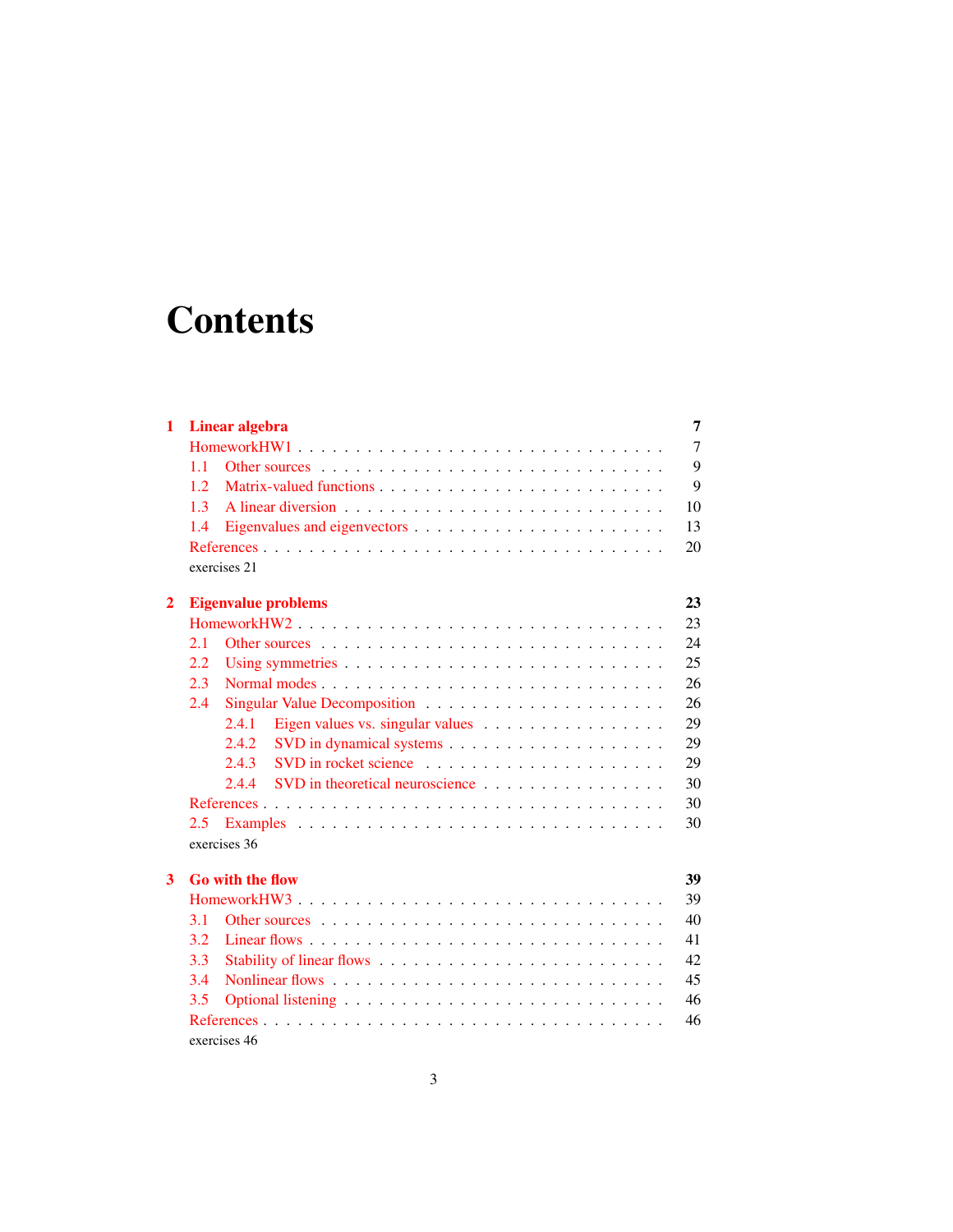### 4 CONTENTS

| 4 | <b>Complex differentiation</b><br>exercises 51                                         | 49<br>49<br>51                   |
|---|----------------------------------------------------------------------------------------|----------------------------------|
| 5 | <b>Complex integration</b><br>HomeworkHW5<br>exercises 57                              | 55<br>55<br>56                   |
| 6 | <b>Cauchy theorem at work</b><br>exercises 60                                          | 59<br>59<br>60                   |
| 7 | <b>Method of steepest descent</b><br>7.1<br>7.2<br>exercises 68                        | 63<br>63<br>64<br>66<br>67       |
| 8 | <b>Discrete Fourier transform</b><br>exercises 72                                      | 71<br>71                         |
| 9 | <b>Fourier transform</b><br>9.1<br>9.2<br>exercises 79                                 | 75<br>75<br>76<br>77<br>78       |
|   | <b>10 Discrete symmetries</b><br>exercises 89                                          | 81<br>81<br>83<br>85<br>86<br>87 |
|   | <b>11 Continuous symmetries</b><br>11.3 Continuous symmetries : unitary and orthogonal | 91<br>91<br>92<br>92<br>93<br>93 |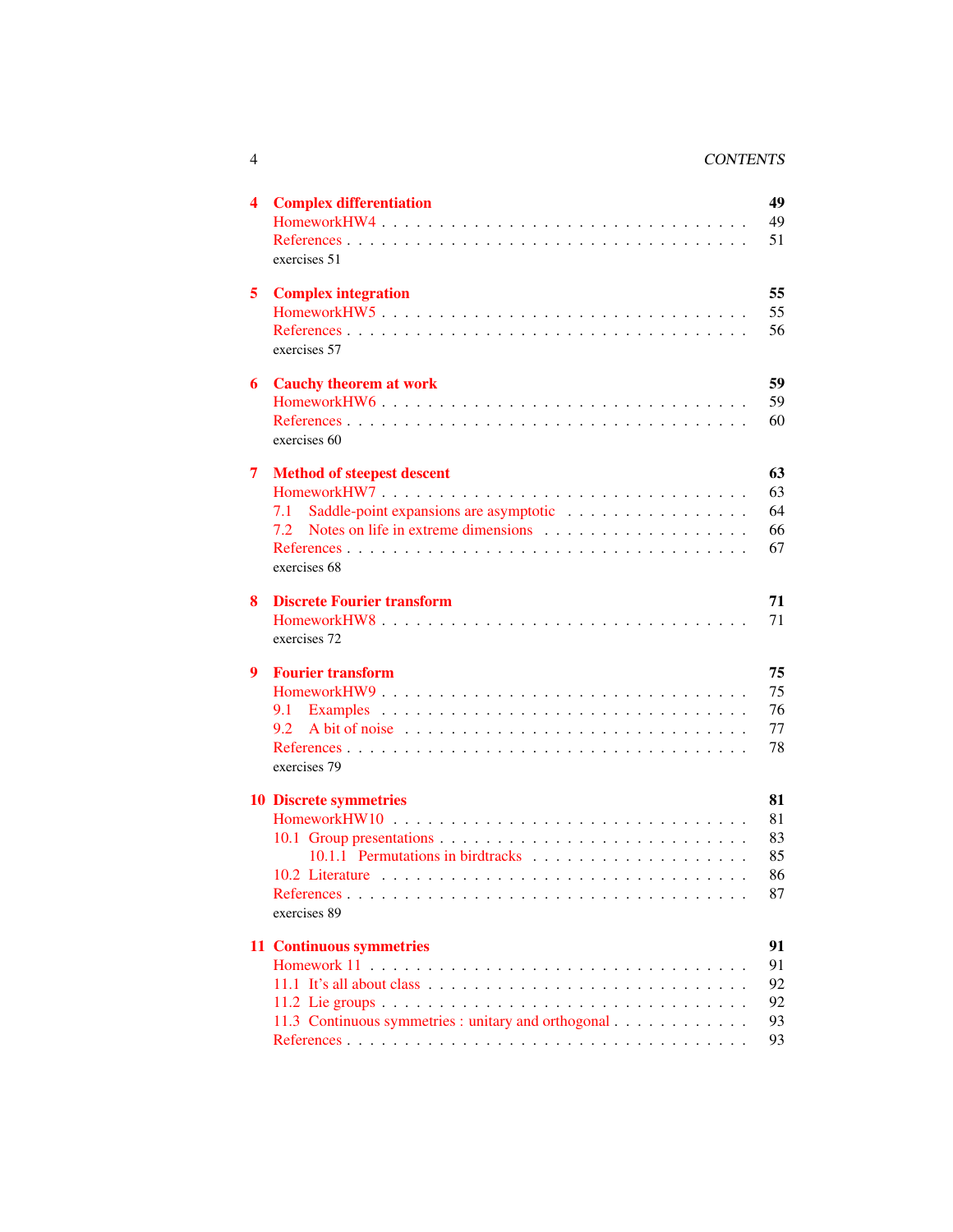### CONTENTS 5

exercises 94

| 12 $SO(3)$ and $SU(2)$                                                                             | 97  |
|----------------------------------------------------------------------------------------------------|-----|
|                                                                                                    | 97  |
| 12.1 Linear algebra $\ldots \ldots \ldots \ldots \ldots \ldots \ldots \ldots \ldots \ldots \ldots$ | 99  |
|                                                                                                    | 101 |
|                                                                                                    | 103 |
|                                                                                                    | 103 |
|                                                                                                    | 105 |
|                                                                                                    | 105 |
| exercises 106                                                                                      |     |
| 13 Probability                                                                                     | 109 |
|                                                                                                    | 109 |
|                                                                                                    | 110 |
| exercises 111                                                                                      |     |
| <b>14 Math for experimentalists</b>                                                                | 113 |
|                                                                                                    | 113 |
|                                                                                                    | 114 |
|                                                                                                    | 116 |
| exercises 116                                                                                      |     |
| 15 (Non)linear dimensionality reduction                                                            | 119 |
|                                                                                                    | 119 |
|                                                                                                    | 120 |
|                                                                                                    | 121 |
| exercises 121                                                                                      |     |
| 16 The epilogue, and what next?                                                                    | 123 |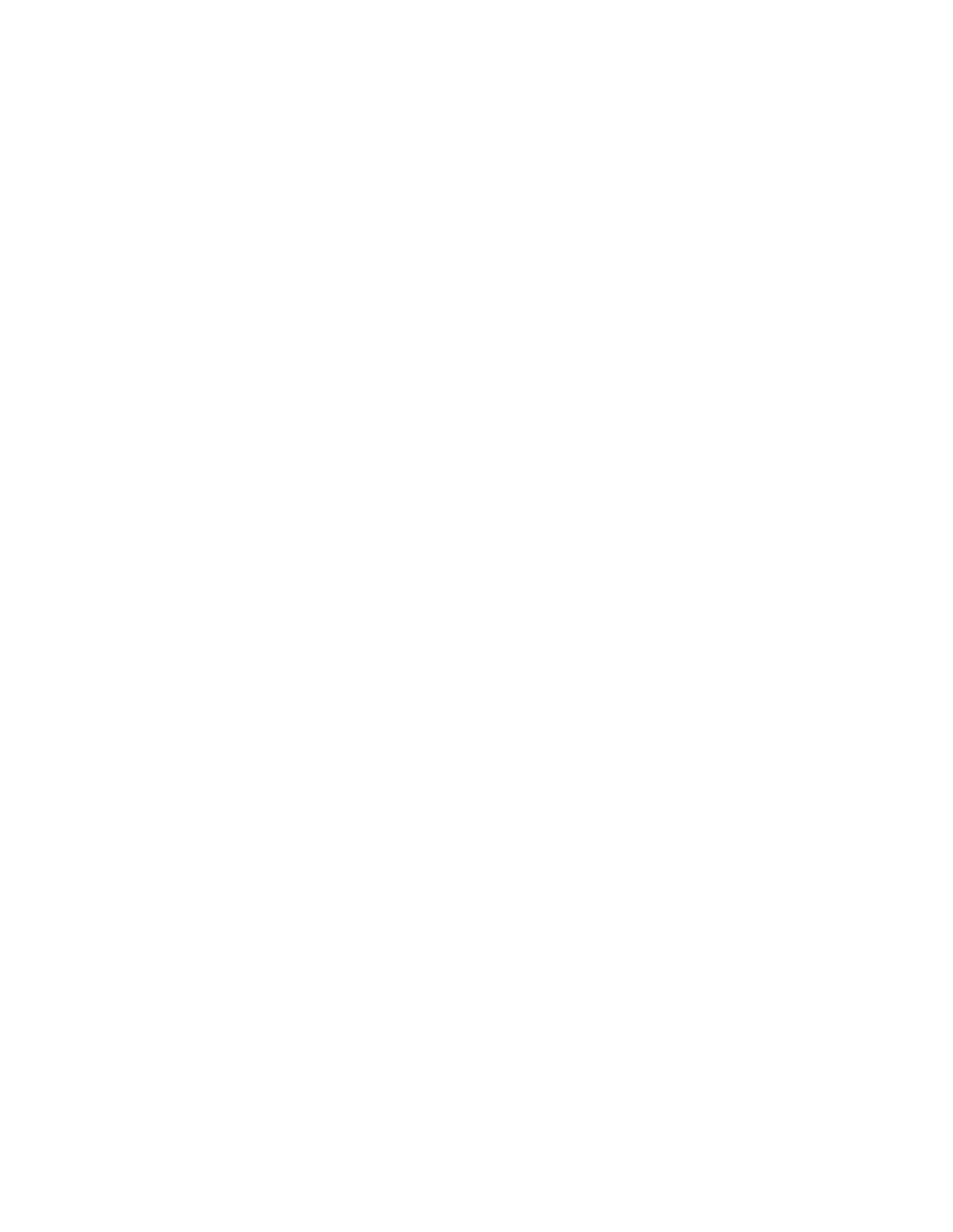# <span id="page-6-0"></span>**mathematical methods - week** 1

# Linear algebra

# <span id="page-6-1"></span>Georgia Tech PHYS-6124

Homework HW #1 due Tuesday, August 25, 2020

== show all your work for maximum credit,

== put labels, title, legends on any graphs

== acknowledge study group member, if collective effort

== if you are LaTeXing, here is the [source code](http://chaosbook.org/~predrag/courses/PHYS-6124-20/exerWeek1.tex)

| Exercise 1.1 Trace-log of a matrix                  | 4 points       |
|-----------------------------------------------------|----------------|
| Exercise 1.2 Stability, diagonal case               | 2 points       |
| Exercise 1.3 The matrix square root                 | 4 points       |
| Exercise 1.4 Exponential of a matrix of Jordan form | 4 bonus points |

Total of 10 points = 100 % score. Bonus points accumulate, can help you later if you miss a few problems.

edited September 13, 2020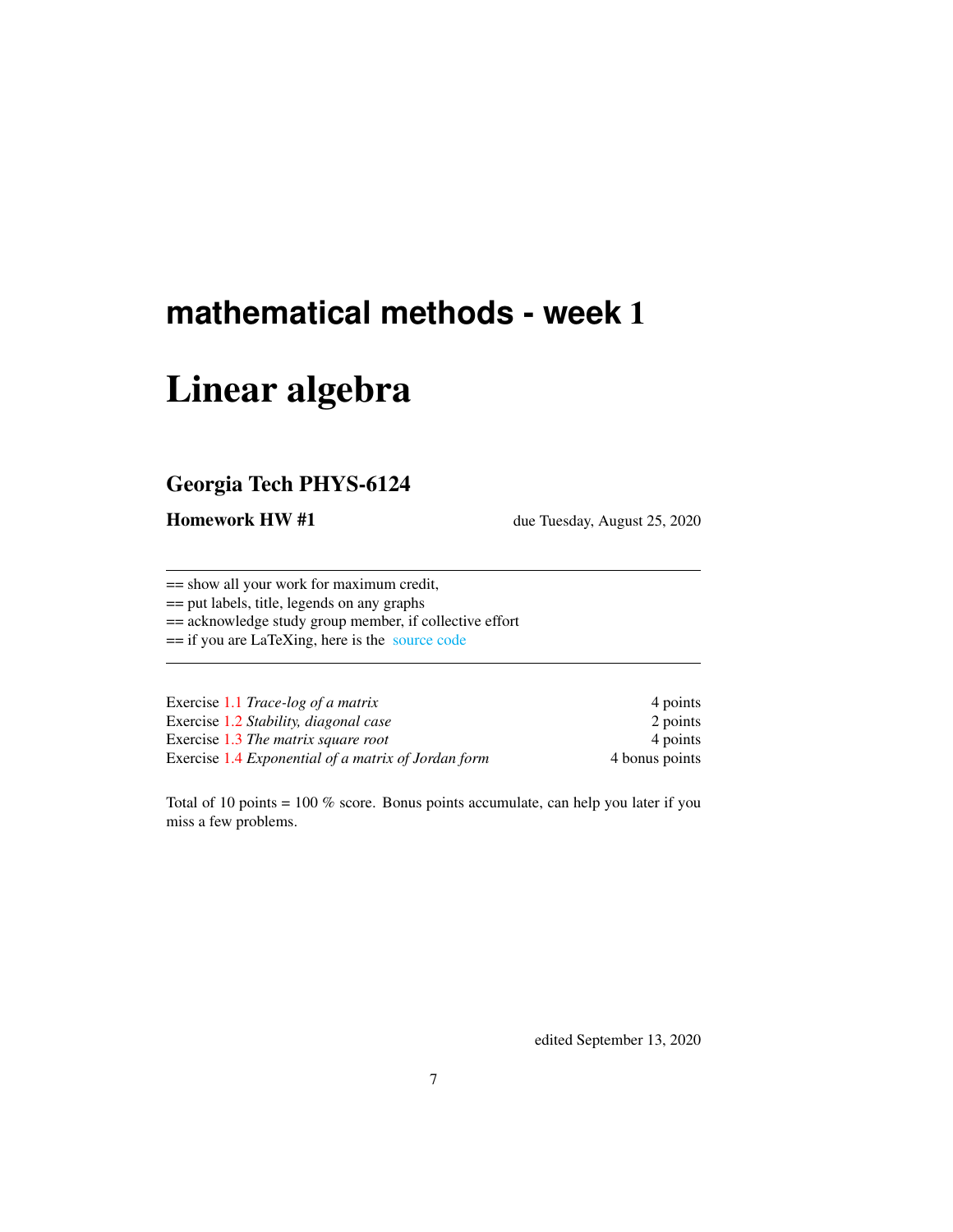## Week 1 syllabus Tuesday, August 18, 2020

Diagonalizing the matrix: that's the key to the whole thing. — [Governor Arnold Schwarzenegger](https://www.prairiehome.org/story/2003/11/29/guy-noir.html)

Anything prefixed by AWH, like "Kronecker product [AWH eq. \(2.55\)"](http://chaosbook.org/library/ArWeHa13chap2.pdf#section*.29) refers to Arfken, Weber & Harris [\[1\]](#page-19-1) *Mathematical Methods for Physicists: A Comprehensive Guide* [\(get it in GaTech Library\).](https://www.sciencedirect.com/book/9780123846549/mathematical-methods-for-physicists) [Light blue text](http://chaosbook.org/figs/cat.hammock.gif) in this PDF is a live hyperlink. When you encounter a [web login:](http://chaosbook.org/library/) All copyright-protected references are on a password protected site. What password? Have your ears up in the class; the password will be posted on the Canvas for a week or so, so remember to write it down.

This week's lectures are related to AWH Chapter 2 *Determinants and matrices* [\(click here\)](http://ChaosBook.org/library/ArWeHa13chap2.pdf) and Chapter 6 *Eigenvalue problems* [\(click here\)](http://ChaosBook.org/library/ArWeHa13chap6EigenvalueProbs.pdf)

- Sect. [1.2](#page-8-1) *Matrix-valued functions*, AWH p. 113 [Functions of Matrices](http://chaosbook.org/library/ArWeHa13chap2.pdf#section*.30)
	- AWH Section *2.2 Matrices*
	- *Matrices : 2 kinds*
	- *Derivative of a matrix function*
	- *Exponential, logarithm of a matrix*
	- AWH Example 2.2.6 *Exponential of a diagonal matrix*
	- *Determinant is a volume*
	- $log \ det = tr log$  (updated Aug 18, 2020)
	- *Multi-matrix functions* (optional, for QM inclined)
- Sect. [1.3](#page-9-0) *A linear diversion*

There are two representations of exponential of constant matrix, the Taylor series and the compound interest (Euler product) formulas [\(1.10\)](#page-11-0). If the matrix (for example, the Hamiltonian) changes with time, the exponential has to be time-ordered. The Taylor series generalizes to the nested integrals formula (??), and the Euler product to time-ordered product  $(1.11)$ . The first is used in formal quantum-mechanical calculations, the second in practical, numerical calculations.

- *Linear differential equations*
- *Nonlinear differential equations*
- Sect. [1.4](#page-12-0) *Eigenvalues and eigenvectors*

Hamilton-Cayley equation, projection operators  $(1.21)$ , any matrix function is evaluated by spectral decomposition [\(1.24\)](#page-13-1). Work through example [1.3.](#page-15-0)

AWH Section 6.1 *Eigenvalue Equations*



*What's the deal with Hamilton-Cayley?*

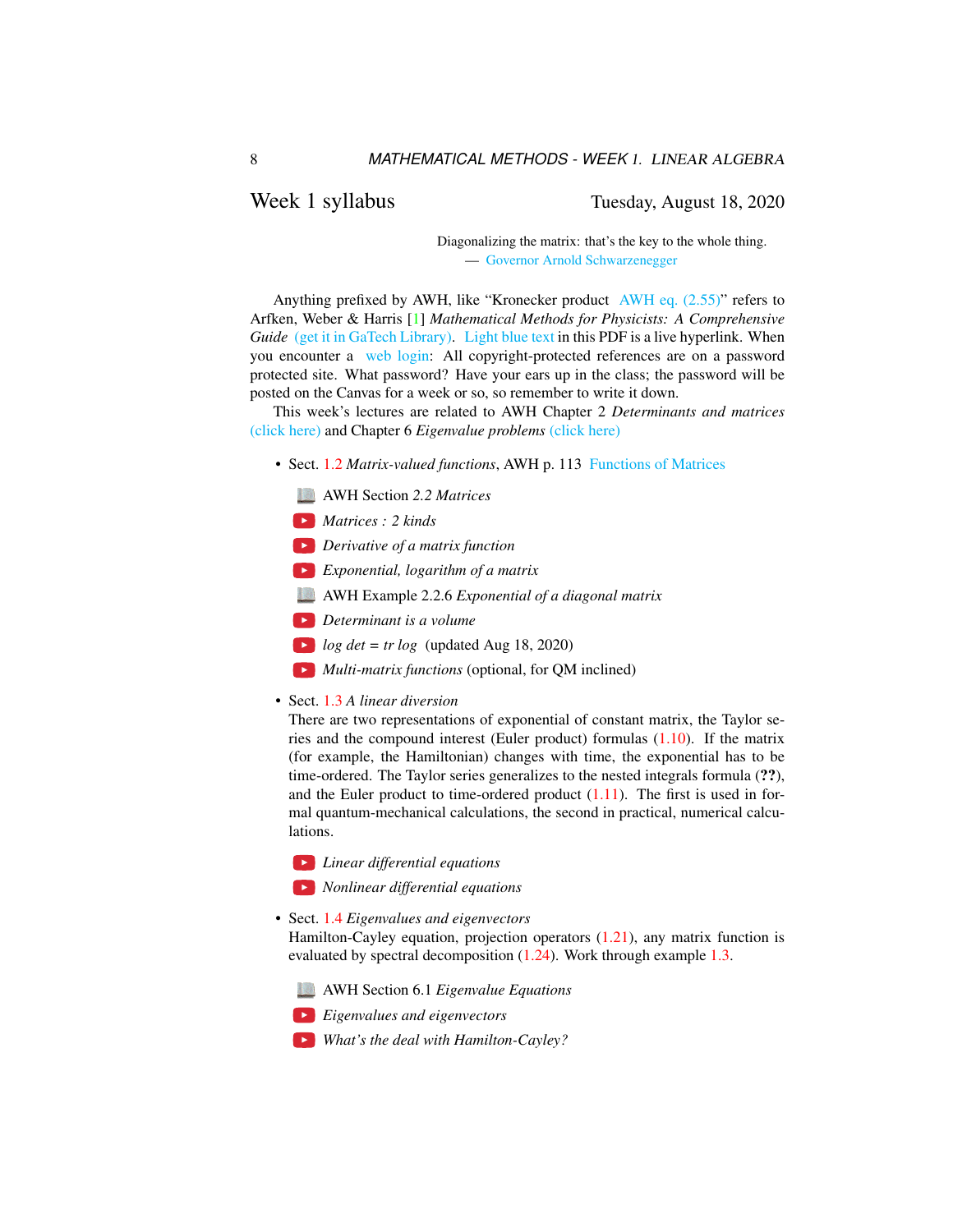### 1.1. OTHER SOURCES 9



- *Right, left eigenvectors*
- *A projection operators workout*
- *Jordan form* AWH p. 324 *Defective matrices* (optional, for QM inclined)
- *Are there Jordan form matrices in physics?* (optional, for QM inclined)

# <span id="page-8-0"></span>1.1 Other sources

The subject of linear algebra is a vast and very alive research area, generates innumerable tomes of its own, and is way beyond what we can exhaustively cover here. A few resources that you might find helpful going forward:

Linear operators and matrices reading (optional reading for week 1, not required for this course):

- Stone and Goldbart [\[12\]](#page-20-3), *Mathematics for Physics: A Guided Tour for Graduate Students*, [Appendix A.](http://ChaosBook.org/~predrag/courses/PHYS-6124-20/StGoAppA.pdf) This is an advanced summary where you will find almost everything one needs to know.
- In sect. [1.2](#page-8-1) I make matrix functions appear easier than they really are. For an in-<br>depth discussion, consult Golub and Van Loan [\[6\]](#page-19-2) *Matrix Computations*, chap. 9 *Functions of Matrices* [\(click here\).](http://ChaosBook.org/library/GoVanLo96.pdf)

- Much more than you ever wanted to know about linear algebra: Axler [\[2\]](#page-19-3) *Down with determinants!* [\(click here\).](https://www.maa.org/sites/default/files/pdf/awards/Axler-Ford-1996.pdf)
- **EX** Karan Shah: I like Grant Sanderson's [3Blue1Brown](https://www.3blue1brown.com/) geometrical explanations of linear algebra eigenstuff [\(click here\).](https://www.youtube.com/playlist?list=PLZHQObOWTQDPD3MizzM2xVFitgF8hE_ab)

#### **Question** 1.1. Henriette Roux finds course notes confusing

Q Couldn't you use one single, definitive text for methods taught in the course?

A It's a grad school, so it is research focused - I myself am (re)learning the topics that we are going through the course, using various sources. My emphasis in this course is on understanding and meaning, not on getting all signs and  $2\pi$ 's right, and I find reading about the topic from several perspectives helpful. But if you really find one book more comfortable, nearly all topics are covered in Arfken, Weber & Harris [\[1\]](#page-19-1).

# <span id="page-8-1"></span>1.2 Matrix-valued functions

What is a matrix? —Werner Heisenberg (1925) What is the matrix? —-Keanu Reeves (1999)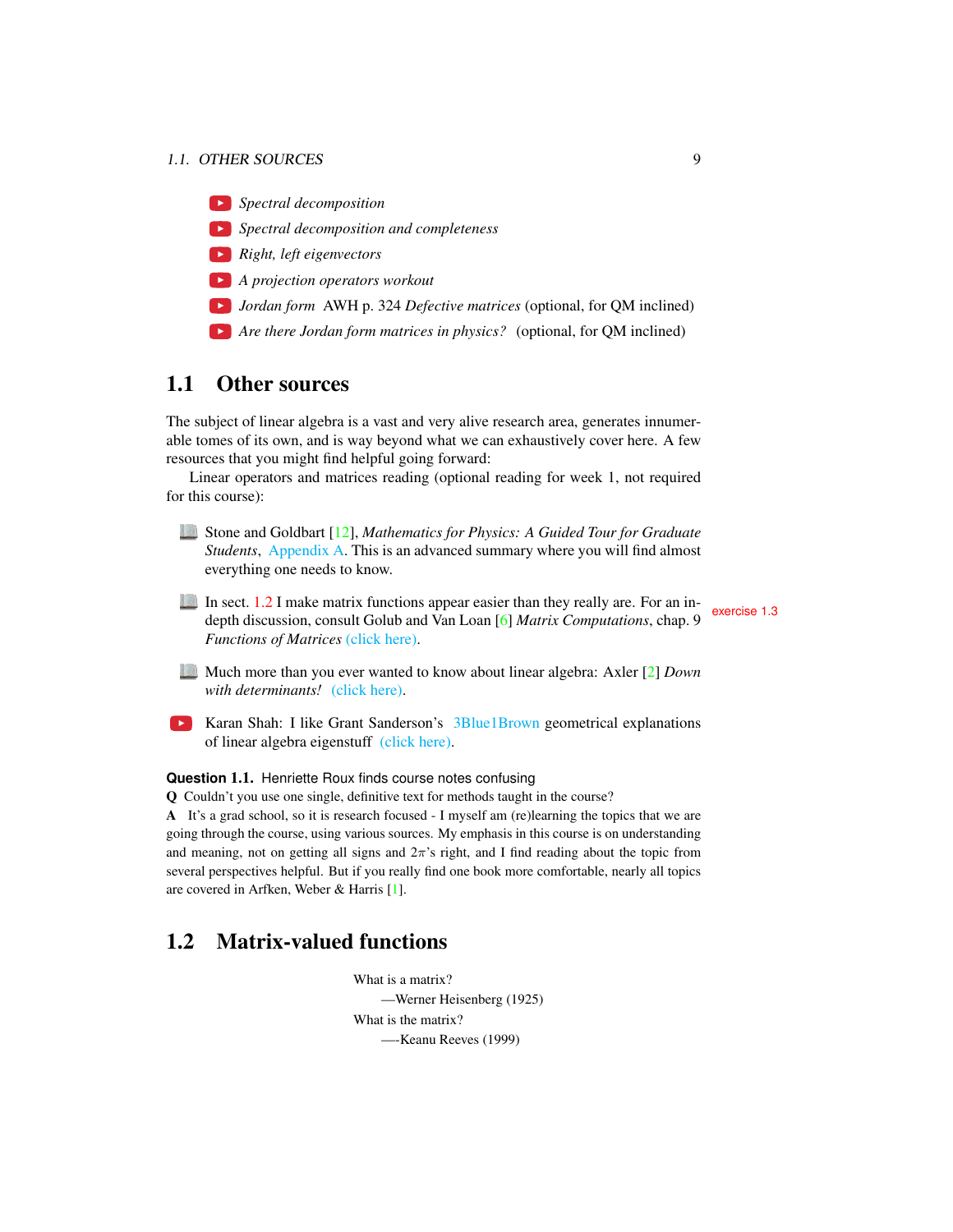### (optional, for QM inclined)

Why should a working physicist care about linear algebra? Physicists were blissfully ignorant of group theory until 1920's, but with Heisenberg's sojourn in Helgoland, everything changed. Quantum Mechanics was formulated as

<span id="page-9-1"></span>
$$
|\phi(t)\rangle = \hat{U}^t|\phi(0)\rangle, \qquad \hat{U}^t = e^{-\frac{i}{\hbar}t\hat{H}}, \qquad (1.1)
$$

where  $|\phi(t)\rangle$  is the quantum wave function at time t,  $\hat{U}^t$  is the unitary quantum evolution operator, and  $\hat{H}$  is the Hamiltonian operator. Fine, but what does this equation *mean*? In the first lecture we deconstruct it, make  $\hat{U}^t$  computationally explicit as a the time-ordered product [\(1.12\)](#page-11-2).

It would not be fair to students to expect a prior exposure to Heisenberg's matrix quantum mechanics  $(1.1)$ , so if you do not 'get' the QM comments of this section, it's OK. It is not needed for what follows, and I'll do it in the class only if you request me to do it.

The matrices that have to be evaluated are very high-dimensional, in principle infinite dimensional, and the numerical challenges can quickly get out of hand. What made it possible to solve these equations analytically in 1920's for a few iconic problems, such as the hydrogen atom, are the symmetries, or in other words group theory, a subject of another course, our [group theory course.](http://birdtracks.eu/courses/PHYS-7143-19/schedule.html)

Whenever you are confused about an "operator", think "matrix". Here we recapitulate a few matrix algebra concepts that we found essential. The punch line is  $(1.27)$ : Hamilton-Cayley equation  $\prod (\mathbf{M} - \lambda_i \mathbf{1}) = 0$  associates with each distinct root  $\lambda_i$  of a matrix M a projection onto ith vector subspace

$$
P_i = \prod_{j \neq i} \frac{\mathbf{M} - \lambda_j \mathbf{1}}{\lambda_i - \lambda_j}.
$$

What follows - for this week - is a jumble of Predrag's notes. If you understand the examples, we are on the roll. If not, ask :)

How are we to think of the quantum operator  $(1.1)$ 

$$
\hat{H} = \hat{T} + \hat{V}, \qquad \hat{T} = \hat{p}^2 / 2m, \qquad \hat{V} = V(\hat{q}),
$$
\n(1.2)

corresponding to a classical Hamiltonian  $H = T + V$ , where T is kinetic energy, and V is the potential?

Expressed in terms of basis functions, the quantum evolution operator is an infinitedimensional matrix; if we happen to know the eigenbasis of the Hamiltonian, the problem is solved already. In real life we have to guess that some complete basis set is good starting point for solving the problem, and go from there. In practice we truncate such operator representations to finite-dimensional matrices, so it pays to recapitulate a few relevant facts about matrix algebra and some of the properties of functions of finite-dimensional matrices.

# <span id="page-9-0"></span>1.3 A linear diversion

(Notes based of [ChaosBook.org/chapters/stability.pdf\)](http://ChaosBook.org/chapters/stability.pdf)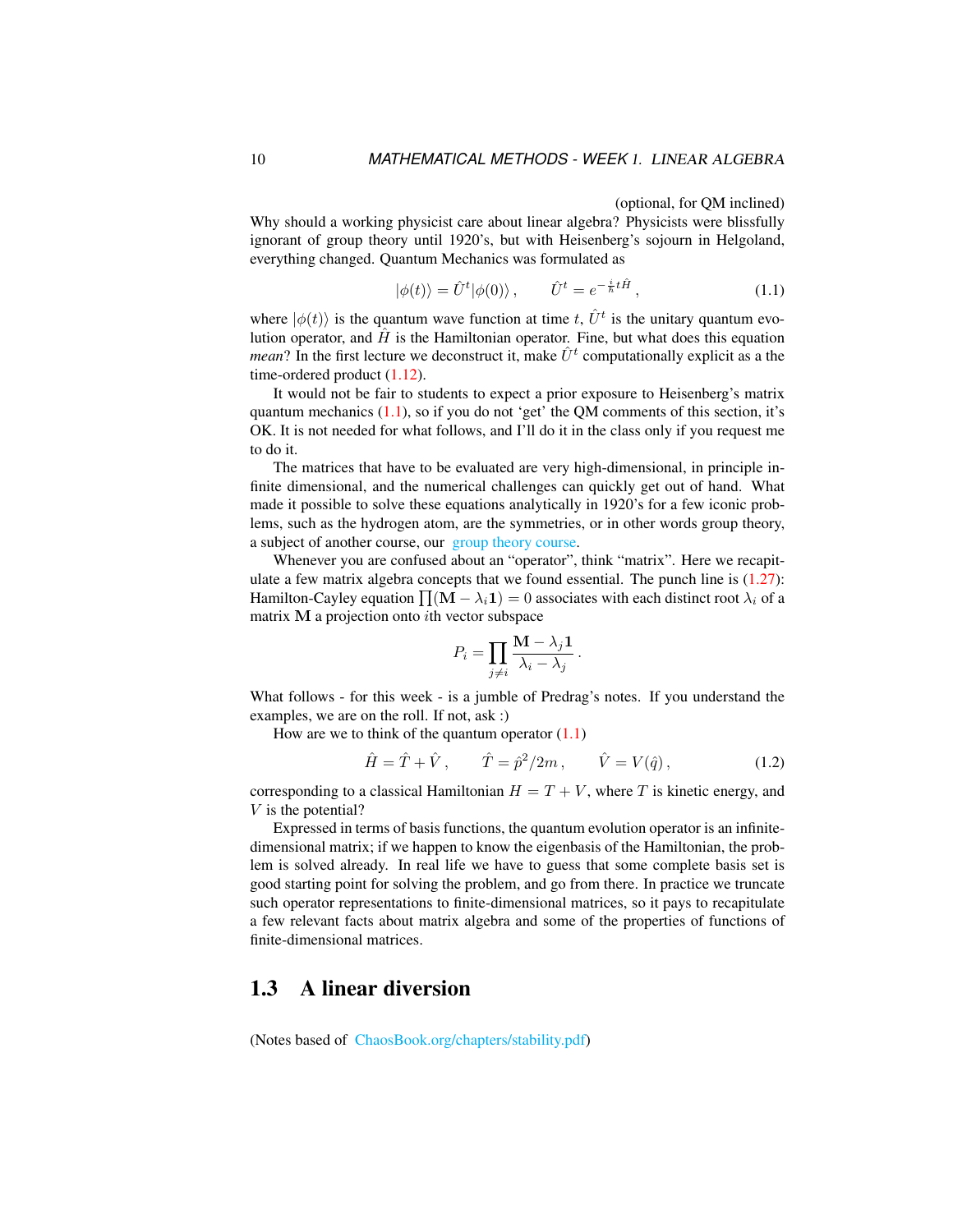Linear fields are the simplest vector fields, described by linear differential equations which can be solved explicitly, with solutions that are good for all times. The state space for linear differential equations is  $\mathcal{M} = \mathbb{R}^d$ , and the equations of motion are written in terms of a vector  $x$  and a constant stability matrix  $A$  as

<span id="page-10-0"></span>
$$
\dot{x} = v(x) = Ax. \tag{1.3}
$$

Solving this equation means finding the state space trajectory

$$
x(t) = (x_1(t), x_2(t), \dots, x_d(t))
$$

passing through a given initial point  $x_0$ . If  $x(t)$  is a solution with  $x(0) = x_0$  and  $y(t)$  another solution with  $y(0) = y_0$ , then the linear combination  $ax(t) + by(t)$  with  $a, b \in \mathbb{R}$  is also a solution, but now starting at the point  $ax_0 + by_0$ . At any instant in time, the space of solutions is a  $d$ -dimensional vector space, spanned by a basis of  $d$ linearly independent solutions.

How do we solve the linear differential equation  $(1.3)$ ? If instead of a matrix equation we have a scalar one,  $\dot{x} = \lambda x$ , the solution is  $x(t) = e^{t\lambda}x_0$ . In order to solve the d-dimensional matrix case, it is helpful to rederive this solution by studying what happens for a short time step  $\delta t$ . If time  $t = 0$  coincides with position  $x(0)$ , then

<span id="page-10-1"></span>
$$
\frac{x(\delta t) - x(0)}{\delta t} = \lambda x(0),\tag{1.4}
$$

which we iterate m times to obtain Euler's formula for compounding interest

<span id="page-10-2"></span>
$$
x(t) \approx \left(1 + \frac{t}{m}\lambda\right)^m x(0) \approx e^{t\lambda} x(0). \tag{1.5}
$$

The term in parentheses acts on the initial condition  $x(0)$  and evolves it to  $x(t)$  by taking m small time steps  $\delta t = t/m$ . As  $m \to \infty$ , the term in parentheses converges to  $e^{t\lambda}$ . Consider now the matrix version of equation [\(1.4\)](#page-10-1):

$$
\frac{x(\delta t) - x(0)}{\delta t} = A x(0).
$$
 (1.6)

A representative point x is now a vector in  $\mathbb{R}^d$  acted on by the matrix A, as in [\(1.3\)](#page-10-0). Denoting by 1 the identity matrix, and repeating the steps  $(1.4)$  and  $(1.5)$  we obtain Euler's formula

<span id="page-10-3"></span>
$$
x(t) = J^t x(0)
$$
,  $J^t = e^{tA} = \lim_{m \to \infty} \left( 1 + \frac{t}{m} A \right)^m$ . (1.7)

We will find this definition for the exponential of a matrix helpful in the general case, where the matrix  $A = A(x(t))$  varies along a trajectory.

Now that we have some feeling for the qualitative behavior of a linear flow, we are ready to return to the nonlinear case. Consider an infinitesimal perturbation of the initial state,  $x_0 + \delta x(x_0, 0)$ . How do we compute the exponential [\(1.7\)](#page-10-3) that describes linearized perturbation  $\delta x(x_0, t)$ ?

$$
x(t) = ft(x0), \quad \delta x(x0, t) = Jt(x0) \delta x(x0, 0).
$$
 (1.8)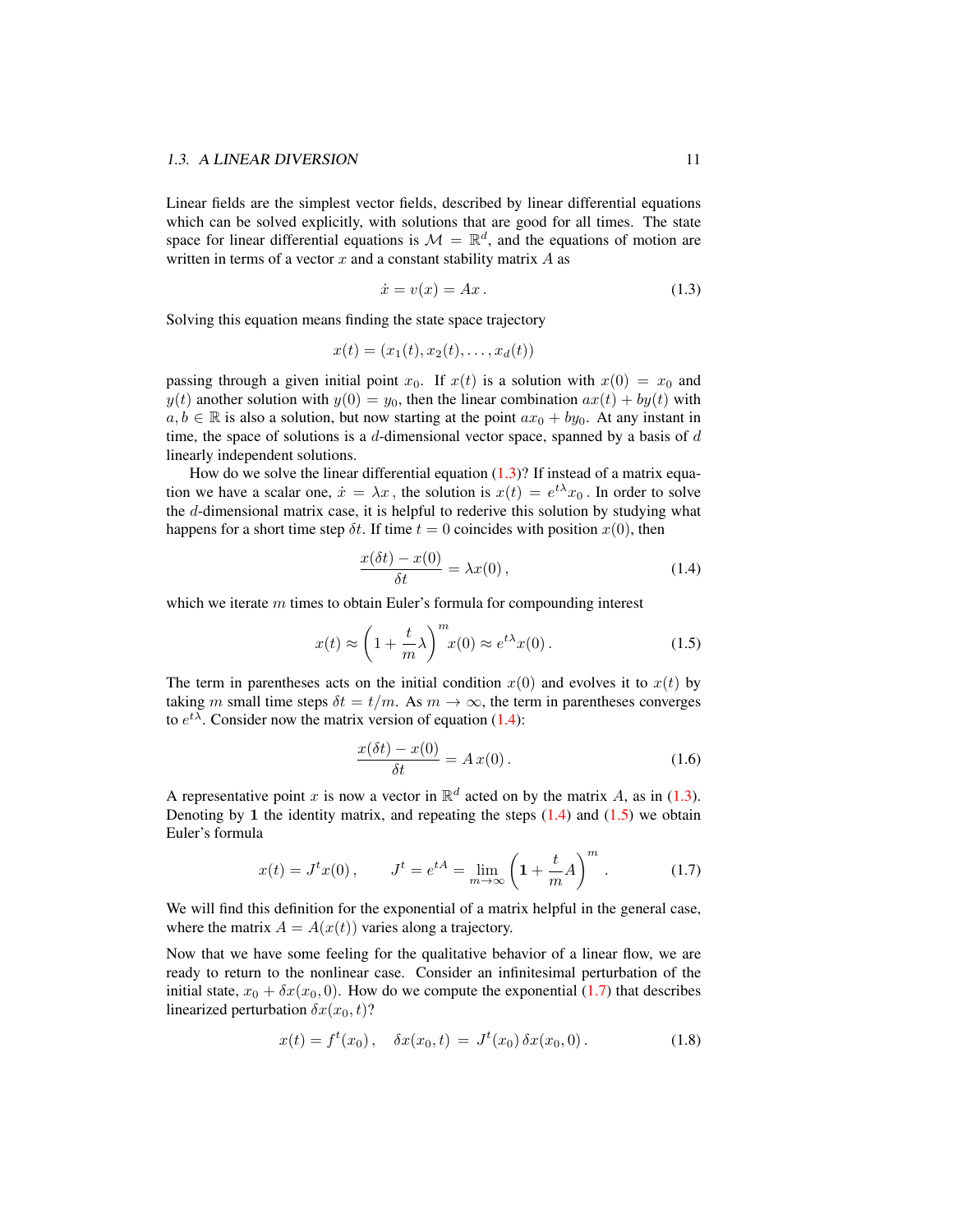The equations are linear, so we should be able to integrate them–but in order to make sense of the answer, we derive this integration step by step. The Jacobian matrix is computed by integrating the equations of variations

$$
\dot{x}_i = v_i(x), \quad \dot{\delta x}_i = \sum_j A_{ij}(x) \delta x_j \tag{1.9}
$$

Consider the case of a general, non-stationary trajectory  $x(t)$ . The exponential of a constant matrix can be defined either by its Taylor series expansion or in terms of the Euler limit [\(1.7\)](#page-10-3):

<span id="page-11-0"></span>
$$
e^{tA} = \sum_{k=0}^{\infty} \frac{t^k}{k!} A^k = \lim_{m \to \infty} \left( 1 + \frac{t}{m} A \right)^m.
$$
 (1.10)

Taylor expanding is fine if  $A$  is a constant matrix. However, only the second, taxaccountant's discrete step definition of an exponential is appropriate for the task at hand. For dynamical systems, the local rate of neighborhood distortion  $A(x)$  depends on where we are along the trajectory. The linearized neighborhood is deformed along the flow, and the m discrete time-step approximation to  $J<sup>t</sup>$  is therefore given by a generalization of the Euler product [\(1.10\)](#page-11-0):

<span id="page-11-1"></span>
$$
J^{t} = \lim_{m \to \infty} \prod_{n=m}^{1} (1 + \delta t A(x_{n})) = \lim_{m \to \infty} \prod_{n=m}^{1} e^{\delta t A(x_{n})}
$$
(1.11)  

$$
= \lim_{m \to \infty} e^{\delta t A(x_{m})} e^{\delta t A(x_{m-1})} \cdots e^{\delta t A(x_{2})} e^{\delta t A(x_{1})},
$$

where  $\delta t = (t - t_0)/m$ , and  $x_n = x(t_0 + n\delta t)$ . Indexing of the products indicates that the successive infinitesimal deformation are applied by multiplying from the left. The  $m \to \infty$  limit of this procedure is the formal integral

<span id="page-11-2"></span>
$$
J_{ij}^t(x_0) = \left[ \mathbf{T}e^{\int_0^t d\tau A(x(\tau))} \right]_{ij}, \qquad (1.12)
$$

where **T** stands for time-ordered integration, *defined* as the continuum limit of the suc-cessive multiplications [\(1.11\)](#page-11-1). This integral formula for  $J<sup>t</sup>$  is the finite time companion of the differential definition

<span id="page-11-3"></span>
$$
\dot{J}(t) = A(t)J(t),\tag{1.13}
$$

with the initial condition  $J(0) = 1$ . The definition makes evident important properties of Jacobian matrices, such as their being multiplicative along the flow,

$$
J^{t+t'}(x) = J^{t'}(x') J^t(x), \qquad \text{where } x' = f^t(x_0), \tag{1.14}
$$

which is an immediate consequence of the time-ordered product structure of  $(1.11)$ . However, in practice  $J$  is evaluated by integrating differential equation [\(1.13\)](#page-11-3) along with the ODEs  $(3.6)$  that define a particular flow.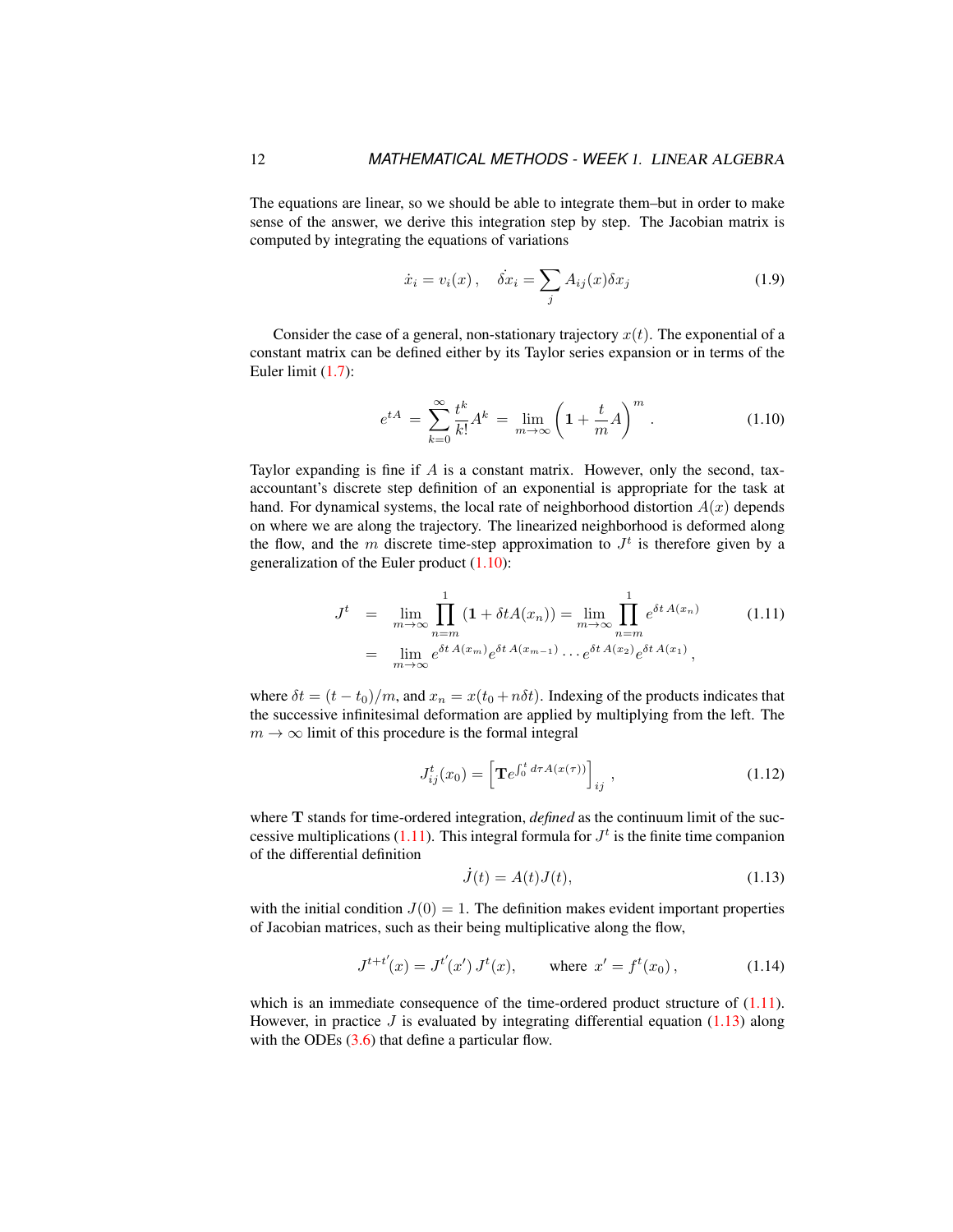# <span id="page-12-0"></span>1.4 Eigenvalues and eigenvectors

10. Try to leave out the part that readers tend to skip. — Elmore Leonard's Ten Rules of Writing.

**Eigenvalues** of a  $\left[ d \times d \right]$  matrix M are the roots of its characteristic polynomial

<span id="page-12-4"></span>
$$
\det(\mathbf{M} - \lambda \mathbf{1}) = \prod(\lambda_i - \lambda) = 0.
$$
 (1.15)

Given a nonsingular matrix M, det  $M \neq 0$ , with all  $\lambda_i \neq 0$ , acting on d-dimensional vectors  $x$ , we would like to determine *eigenvectors*  $e^{(i)}$  of M on which M acts by scalar multiplication by eigenvalue  $\lambda_i$ 

<span id="page-12-1"></span>
$$
\mathbf{M} \,\mathbf{e}^{(i)} = \lambda_i \mathbf{e}^{(i)} \,. \tag{1.16}
$$

If  $\lambda_i \neq \lambda_j$ ,  $e^{(i)}$  and  $e^{(j)}$  are linearly independent. There are at most d distinct eigenvalues, which we assume have been computed by some method, and ordered by their real parts, Re  $\lambda_i \geq \text{Re }\lambda_{i+1}$ .

If all eigenvalues are distinct  $e^{(j)}$  are d linearly independent vectors which can be used as a (non-orthogonal) basis for any d-dimensional vector  $\mathbf{x} \in \mathbb{R}^d$ 

<span id="page-12-2"></span>
$$
\mathbf{x} = x_1 \,\mathbf{e}^{(1)} + x_2 \,\mathbf{e}^{(2)} + \dots + x_d \,\mathbf{e}^{(d)} \,. \tag{1.17}
$$

From [\(1.16\)](#page-12-1) it follows that

$$
(\mathbf{M} - \lambda_i \mathbf{1}) \mathbf{e}^{(j)} = (\lambda_j - \lambda_i) \mathbf{e}^{(j)},
$$

matrix  $(\mathbf{M}-\lambda_j \mathbf{1})$  annihilates  $\mathbf{e}^{(j)}$ , the product of all such factors annihilates any vector, and the matrix M satisfies its characteristic equation

<span id="page-12-3"></span>
$$
\prod_{i=1}^{d} (\mathbf{M} - \lambda_i \mathbf{1}) = 0.
$$
\n(1.18)

This humble fact has a name: the Hamilton-Cayley theorem. If we delete one term from this product, we find that the remainder projects  $x$  from  $(1.17)$  onto the corresponding eigenspace:

$$
\prod_{j \neq i} (\mathbf{M} - \lambda_j \mathbf{1}) \mathbf{x} = \prod_{j \neq i} (\lambda_i - \lambda_j) x_i e^{(i)}
$$

Dividing through by the  $(\lambda_i - \lambda_j)$  factors yields the *projection operators* 

$$
P_i = \prod_{j \neq i} \frac{\mathbf{M} - \lambda_j \mathbf{1}}{\lambda_i - \lambda_j},\tag{1.19}
$$

.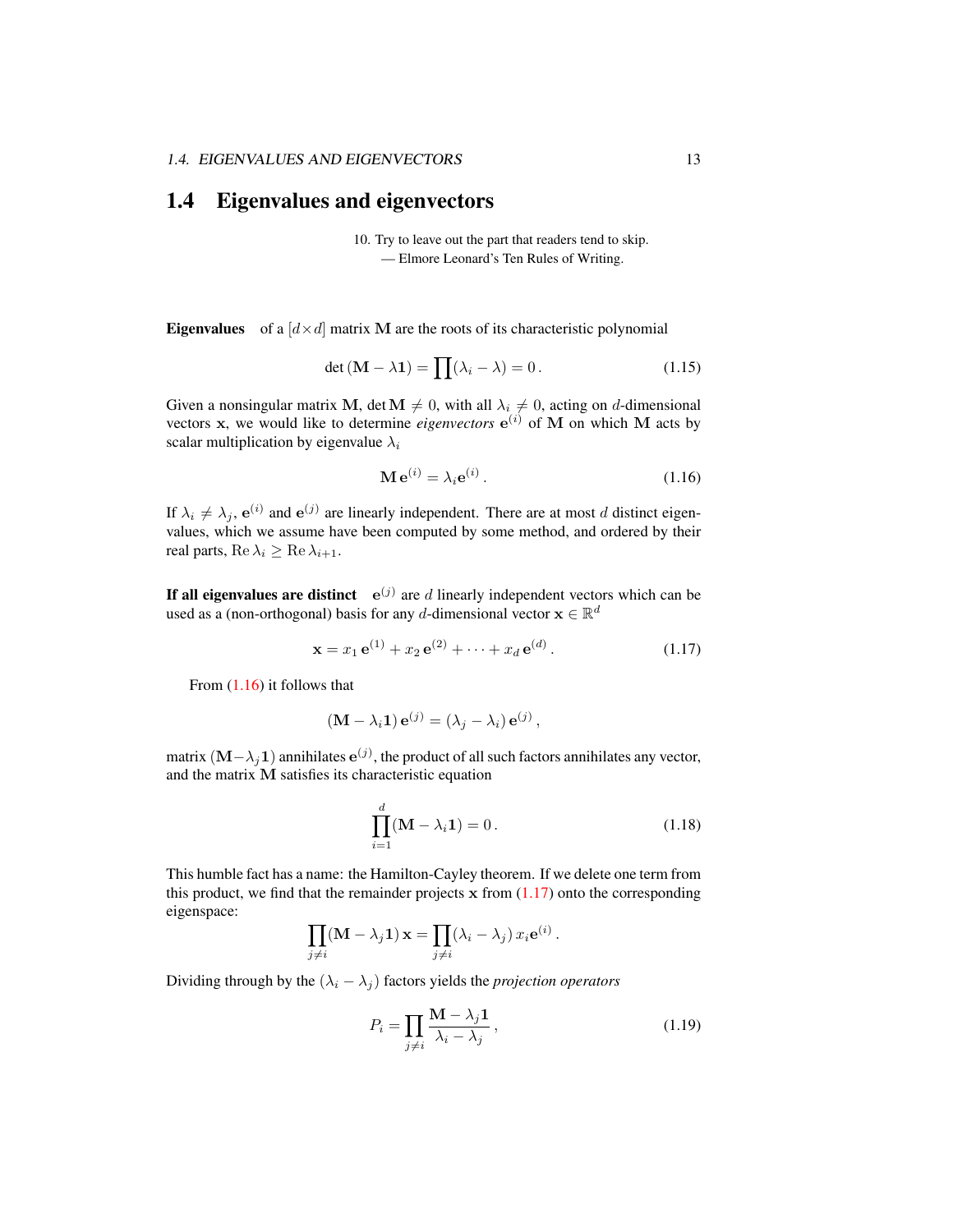which are *orthogonal* and *complete*:

<span id="page-13-3"></span>
$$
P_i P_j = \delta_{ij} P_j
$$
, (no sum on j),  $\sum_{i=1}^r P_i = 1$ , (1.20)

with the dimension of the *i*th subspace given by  $d_i = \text{tr } P_i$ . For each distinct eigenvalue  $\lambda_i$  of M,

<span id="page-13-0"></span>
$$
(\mathbf{M} - \lambda_j \mathbf{1}) P_j = P_j (\mathbf{M} - \lambda_j \mathbf{1}) = 0, \qquad (1.21)
$$

the colums/rows of  $P_i$  are the right/left eigenvectors  $e^{(k)}$ ,  $e_{(k)}$  of M which (provided M is not of Jordan type, see example [1.1\)](#page-13-2) span the corresponding linearized subspace.

The main take-home is that once the distinct non-zero eigenvalues  $\{\lambda_i\}$  are computed, projection operators are polynomials in M which need no further diagonaliza-tions or orthogonalizations. It follows from the characteristic equation [\(1.21\)](#page-13-0) that  $\lambda_i$  is the eigenvalue of  $M$  on  $P_i$  subspace:

$$
\mathbf{M} P_i = \lambda_i P_i \qquad \text{(no sum on } i\text{)}.
$$
\n(1.22)

Using  $M = M 1$  and completeness relation [\(1.20\)](#page-13-3) we can rewrite M as

$$
\mathbf{M} = \lambda_1 P_1 + \lambda_2 P_2 + \dots + \lambda_d P_d. \tag{1.23}
$$

Any matrix function  $f(\mathbf{M})$  takes the scalar value  $f(\lambda_i)$  on the  $P_i$  subspace,  $f(\mathbf{M}) P_i =$  $f(\lambda_i) P_i$ , and is thus easily evaluated through its *spectral decomposition* (see AWH) Exercise 3.5.34) remark [1.1](#page-19-4)

<span id="page-13-1"></span>
$$
f(\mathbf{M}) = \sum_{i} f(\lambda_i) P_i.
$$
 (1.24)

This, of course, is the reason why anyone but a fool works with irreducible reps: they reduce matrix (AKA "operator") evaluations to manipulations with numbers.

By [\(1.21\)](#page-13-0) every column of  $P_i$  is proportional to a right eigenvector  $e^{(i)}$ , and its every row to a left eigenvector  $e_{(i)}$ . In general, neither set is orthogonal, but by the idempotence condition [\(1.20\)](#page-13-3), they are mutually orthogonal,

<span id="page-13-5"></span>
$$
\mathbf{e}_{(i)} \cdot \mathbf{e}^{(j)} = c \,\delta_i^j \,. \tag{1.25}
$$

The non-zero constant  $c$  is convention dependent and not worth fixing, unless you feel nostalgic about Clebsch-Gordan coefficients. We shall set  $c = 1$ . Then it is convenient to collect all left and right eigenvectors into a single matrix.

<span id="page-13-2"></span>**Example** 1.1. *Degenerate eigenvalues. While for a matrix with generic real elements all eigenvalues are distinct with probability 1, that is not true in presence of symmetries, or spacial parameter values (bifurcation points). What can one say about situation where*  $d_{\alpha}$  *eigenvalues are degenerate,*  $\lambda_{\alpha} = \lambda_i = \lambda_{i+1} = \cdots = \lambda_{i+d_{\alpha}-1}$ ? *Hamilton-Cayley [\(1.18\)](#page-12-3) now takes form*

<span id="page-13-4"></span>
$$
\prod_{\alpha=1}^{r} (\mathbf{M} - \lambda_{\alpha} \mathbf{1})^{d_{\alpha}} = 0, \qquad \sum_{\alpha} d_{\alpha} = d. \tag{1.26}
$$

*We distinguish two cases:*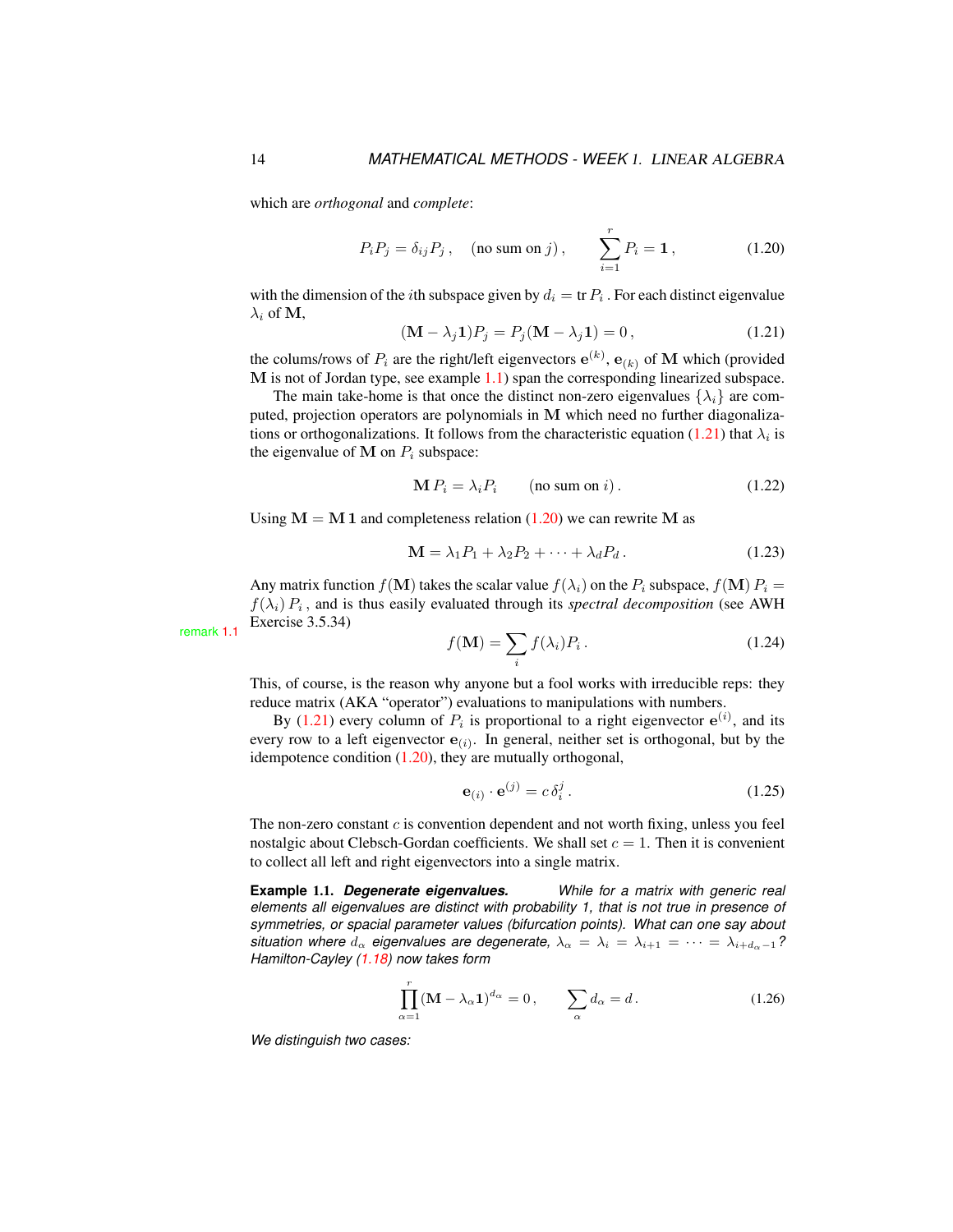M can be brought to diagonal form. *The characteristic equation [\(1.26\)](#page-13-4) can be replaced by the minimal polynomial,*

<span id="page-14-0"></span>
$$
\prod_{\alpha=1}^{r} (\mathbf{M} - \lambda_{\alpha} \mathbf{1}) = 0, \qquad (1.27)
$$

*where the product includes each distinct eigenvalue only once. Matrix* M *acts multiplicatively*

$$
\mathbf{M} \,\mathbf{e}^{(\alpha,k)} = \lambda_i \mathbf{e}^{(\alpha,k)},\tag{1.28}
$$

on a d<sub>α</sub>-dimensional subspace spanned by a linearly independent set of basis eigenvectors  $\{e^{(\alpha,1)}, e^{(\alpha,2)}, \cdots, e^{(\alpha,d_\alpha)}\}$ . This is the easy case. Luckily, if the degeneracy is *due to a finite or compact symmetry group, relevant* M *matrices can always be brought to such Hermitian, diagonalizable form.*

M can only be brought to upper-triangular, Jordan form. *This is the messy case, so we only illustrate the key idea in example [1.2.](#page-14-1)* 

<span id="page-14-1"></span>**Example** 1.2. *Decomposition of 2-dimensional vector spaces: Enumeration of every possible kind of linear algebra eigenvalue / eigenvector combination is beyond what we can reasonably undertake here. However, enumerating solutions for the simplest case, a general* [2×2] *non-singular matrix*

$$
\mathbf{M} = \left[ \begin{array}{cc} M_{11} & M_{12} \\ M_{21} & M_{22} \end{array} \right]
$$

*takes us a long way toward developing intuition about arbitrary finite-dimensional matrices. The eigenvalues*

<span id="page-14-2"></span>
$$
\lambda_{1,2} = \frac{1}{2} \text{tr} \, \mathbf{M} \pm \frac{1}{2} \sqrt{(\text{tr} \, \mathbf{M})^2 - 4 \det \mathbf{M}}
$$
\n(1.29)

.

*are the roots of the characteristic (secular) equation [\(1.15\)](#page-12-4):*

<span id="page-14-3"></span>
$$
det (M - \lambda 1) = (\lambda_1 - \lambda)(\lambda_2 - \lambda)
$$
  
=  $\lambda^2 - tr M \lambda + det M = 0.$ 

Distinct eigenvalues case *has already been described in full generality. The left/right eigenvectors are the rows/columns of projection operators*

$$
P_1 = \frac{\mathbf{M} - \lambda_2 \mathbf{1}}{\lambda_1 - \lambda_2}, \qquad P_2 = \frac{\mathbf{M} - \lambda_1 \mathbf{1}}{\lambda_2 - \lambda_1}, \qquad \lambda_1 \neq \lambda_2.
$$
 (1.30)

**Degenerate eigenvalues.** *If*  $\lambda_1 = \lambda_2 = \lambda$ , we distinguish two cases: (a) M can be *brought to diagonal form. This is the easy case. (b)* M *can be brought to* Jordan form*, with zeros everywhere except for the diagonal, and some 1's directly above it; for a*  $[2 \times 2]$ *matrix the Jordan form is (optional, for QM inclined)*

$$
\mathbf{M} = \begin{bmatrix} \lambda & 1 \\ 0 & \lambda \end{bmatrix}, \qquad \mathbf{e}^{(1)} = \begin{bmatrix} 1 \\ 0 \end{bmatrix}, \ \mathbf{v}^{(2)} = \begin{bmatrix} 0 \\ 1 \end{bmatrix}.
$$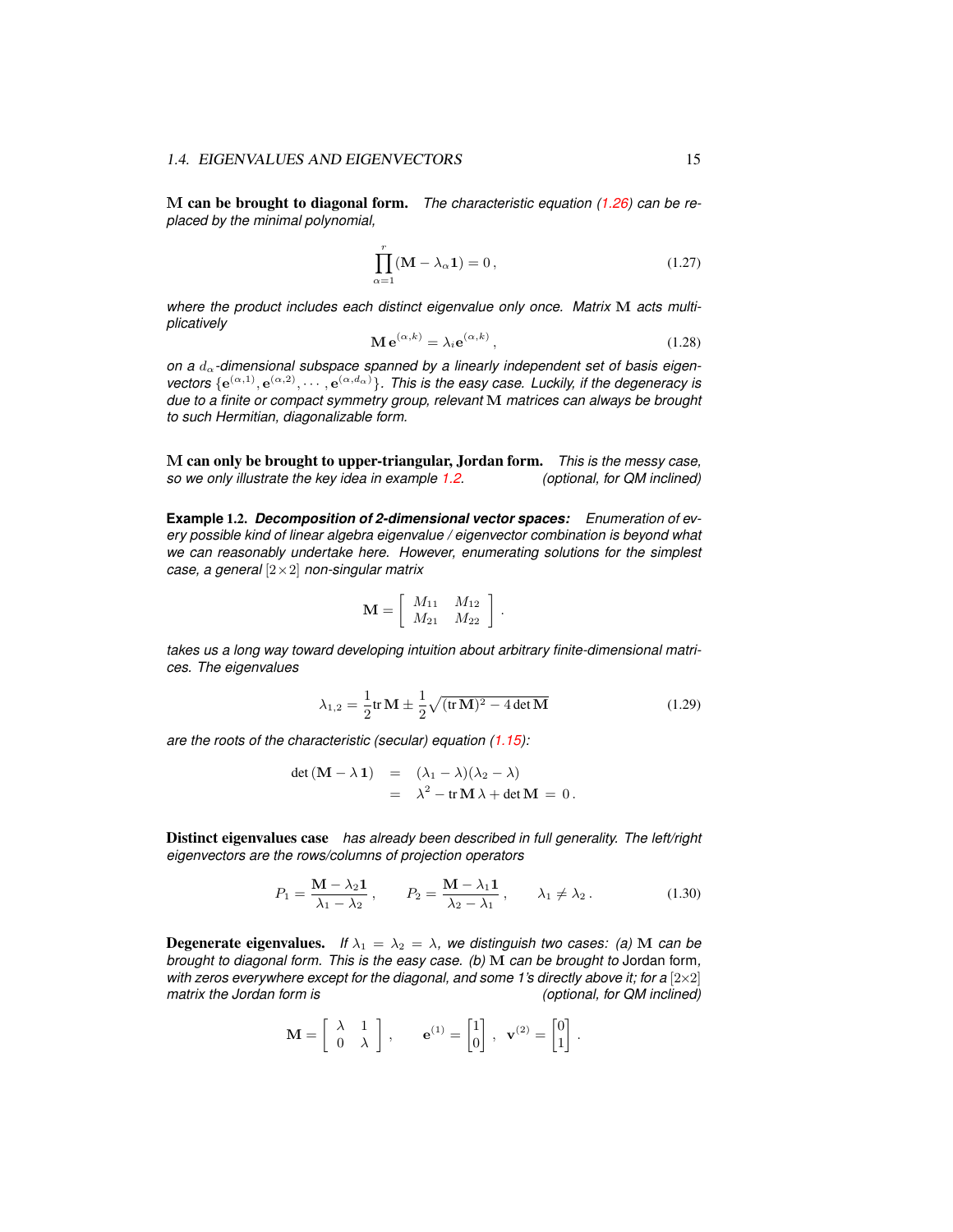${\bf v}^{(2)}$  helps span the 2-dimensional space,  $({\bf M}-\lambda)^2{\bf v}^{(2)}=0,$  but is not an eigenvector,  $a$ s  $M{\bf v}^{(2)}\,=\,\lambda{\bf v}^{(2)}+{\bf e}^{(1)}$ . For every such Jordan  $[d_\alpha\times d_\alpha]$  block there is only one *eigenvector per block. Noting that*

$$
\mathbf{M}^m = \left[ \begin{array}{cc} \lambda^m & m \lambda^{m-1} \\ 0 & \lambda^m \end{array} \right] ,
$$

we see that instead of acting multiplicatively on  $\mathbb{R}^2$ , Jacobian matrix  $J^t = \exp(t\mathbf{M})$ 

$$
e^{tM}\begin{pmatrix} u \\ v \end{pmatrix} = e^{t\lambda} \begin{pmatrix} u+tv \\ v \end{pmatrix}
$$
 (1.31)

*picks up a power-low correction. That spells trouble (logarithmic term* ln t *if we bring the extra term into the exponent).*

<span id="page-15-0"></span>**Example** 1.3. *Projection operator decomposition in 2 dimensions: Let's illustrate how the distinct eigenvalues case works with the* [2×2] *matrix*

$$
\mathbf{M} = \left[ \begin{array}{cc} 4 & 1 \\ 3 & 2 \end{array} \right]
$$

.

*Its eigenvalues*  $\{\lambda_1, \lambda_2\} = \{5, 1\}$  *are the roots of [\(1.29\)](#page-14-2):* 

$$
\det (M - \lambda 1) = \lambda^2 - 6\lambda + 5 = (5 - \lambda)(1 - \lambda) = 0.
$$

*That* M *satisfies its secular equation (Hamilton-Cayley theorem) can be verified by explicit calculation:*

$$
\left[\begin{array}{cc}4 & 1\\3 & 2\end{array}\right]^2 - 6\left[\begin{array}{cc}4 & 1\\3 & 2\end{array}\right] + 5\left[\begin{array}{cc}1 & 0\\0 & 1\end{array}\right] = \left[\begin{array}{cc}0 & 0\\0 & 0\end{array}\right].
$$

*Associated with each root*  $\lambda_i$  *is the* projection operator [\(1.30\)](#page-14-3)

$$
P_1 = \frac{1}{4}(\mathbf{M} - \mathbf{1}) = \frac{1}{4} \begin{bmatrix} 3 & 1 \\ 3 & 1 \end{bmatrix}
$$
 (1.32)

$$
P_2 = \frac{1}{4}(\mathbf{M} - 5 \cdot \mathbf{1}) = \frac{1}{4} \begin{bmatrix} 1 & -1 \\ -3 & 3 \end{bmatrix}.
$$
 (1.33)

.

*Matrices*  $P_i$  *are orthonormal and complete, The dimension of the ith subspace is given* by  $d_i = \text{tr } P_i$ ; *in case at hand both subspaces are 1-dimensional. From the characteristic equation it follows that*  $P_i$  *satisfies the eigenvalue equation* M  $P_i = \lambda_i P_i$ . *Two consequences are immediate. First, we can easily evaluate any function of* M *by spectral decomposition, for example*

$$
\mathbf{M}^7 - 3 \cdot \mathbf{1} = (5^7 - 3)P_1 + (1 - 3)P_2 = \begin{bmatrix} 58591 & 19531 \\ 58593 & 19529 \end{bmatrix}
$$

*Second, as*  $P_i$  *satisfies the eigenvalue equation, its every column is a right eigenvector, and every row a left eigenvector. Picking first row/column we get the eigenvectors:*

$$
\begin{aligned}\n\{\mathbf{e}^{(1)}, \mathbf{e}^{(2)}\} &= \{ \begin{bmatrix} 1 \\ 1 \end{bmatrix}, \begin{bmatrix} 1 \\ -3 \end{bmatrix} \} \\
\{\mathbf{e}_{(1)}, \mathbf{e}_{(2)}\} &= \{ \begin{bmatrix} 3 \\ 1 \end{bmatrix}, \begin{bmatrix} 1 \\ -1 \end{bmatrix} \},\n\end{aligned}
$$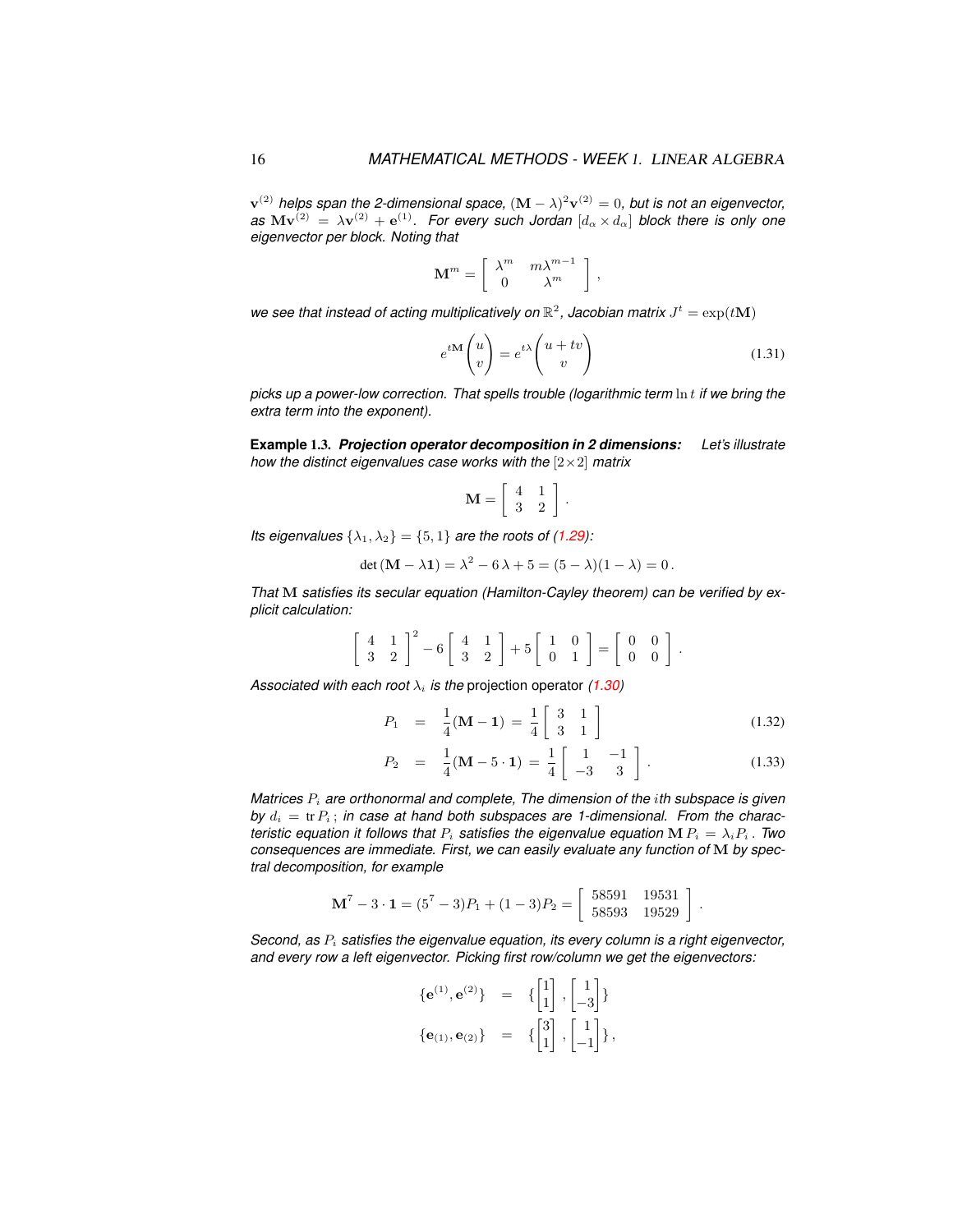with overall scale arbitrary. The matrix is not symmetric, so  $\{e^{(j)}\}$  do not form an orthogonal basis. The left-right eigenvector dot products  $e_{(j)} \cdot e^{(k)}$ , however, are orthogonal *as in [\(1.25\)](#page-13-5), by inspection. (Continued in example* ??*.)*

**Example** 1.4. *Computing matrix exponentials. If* A *is diagonal (the system is uncoupled), then*  $e^{tA}$  *is given by* 

$$
\exp\left(\begin{array}{cccc} \lambda_1 t & & & \\ & \lambda_2 t & & \\ & & \ddots & \\ & & & \lambda_d t \end{array}\right) = \left(\begin{array}{cccc} e^{\lambda_1 t} & & & \\ & e^{\lambda_2 t} & & \\ & & \ddots & \\ & & & e^{\lambda_d t} \end{array}\right).
$$

If A is diagonalizable,  $A = FDF^{-1}$ , where D is the diagonal matrix of the eigen*values of* A *and* F *is the matrix of corresponding eigenvectors, the result is simple:*  $A^n = (FDF^{-1})(FDF^{-1}) \dots (FDF^{-1}) = FD^nF^{-1}.$  Inserting this into the Taylor se*ries for*  $e^x$  gives  $e^{At} = Fe^{Dt}F^{-1}$ .

*But* A *may not have* d *linearly independant eigenvectors, making* F *singular and forcing us to take a different route. To illustrate this, consider*  $[2 \times 2]$  *matrices. For any linear system in* R 2 *, there is a similarity transformation*

$$
B = U^{-1}AU,
$$

*where the columns of* U *consist of the generalized eigenvectors of* A *such that* B *has one of the following forms:*

|  |  | $B=\left[\begin{array}{cc} \lambda & 0 \\ 0 & \mu \end{array}\right]\,,\qquad B=\left[\begin{array}{cc} \lambda & 1 \\ 0 & \lambda \end{array}\right]\,,\qquad B=\left[\begin{array}{cc} \mu & -\omega \\ \omega & \mu \end{array}\right]\,.$ |  |  |  |  |  |
|--|--|-----------------------------------------------------------------------------------------------------------------------------------------------------------------------------------------------------------------------------------------------|--|--|--|--|--|
|  |  |                                                                                                                                                                                                                                               |  |  |  |  |  |

*These three cases, called normal forms, correspond to* A *having (1) distinct real eigenvalues, (2) degenerate real eigenvalues, or (3) a complex pair of eigenvalues. It follows that*

$$
e^{Bt} = \begin{bmatrix} e^{\lambda t} & 0 \\ 0 & e^{\mu t} \end{bmatrix}, \qquad e^{Bt} = e^{\lambda t} \begin{bmatrix} 1 & t \\ 0 & 1 \end{bmatrix}, \qquad e^{Bt} = e^{at} \begin{bmatrix} \cos bt & -\sin bt \\ \sin bt & \cos bt \end{bmatrix},
$$

and  $e^{At} = Ue^{Bt}U^{-1}$ . What we have done is classify all  $[2\times 2]$  matrices as belonging to *one of three classes of geometrical transformations. The first case is scaling, the second is a shear, and the third is a combination of rotation and scaling. The generalization of these normal forms to* R d *is called the Jordan normal form. (J. Halcrow)*

#### **Example** 1.5. *Determinants and traces.*

*The usual textbook expression for a determinant is the sum of products of all permutations*

$$
\det M = \sum_{\{\pi\}} (-1)^{\pi} M_{1,\pi_1} M_{2,\pi_2} \cdots M_{m,\pi_m}
$$
 (1.34)

*where M is a*  $[m \times m]$  *matrix,*  $\{\pi\}$  *denotes the set of permutations of m symbols,*  $\pi_k$ *is the permutation*  $\pi$  *applied to*  $k$ *, and*  $(-1)^{\pi} = \pm 1$  *is the parity of permutation*  $\pi$ *. For example, for a [* $2\times$ 2*] matrix, the permutations are*  $\{\pi_m\} = \{(1)(2), (12)\}$ , *so* 

<span id="page-16-0"></span>
$$
\det M = M_{11} M_{22} - M_{12} M_{21}, \tag{1.35}
$$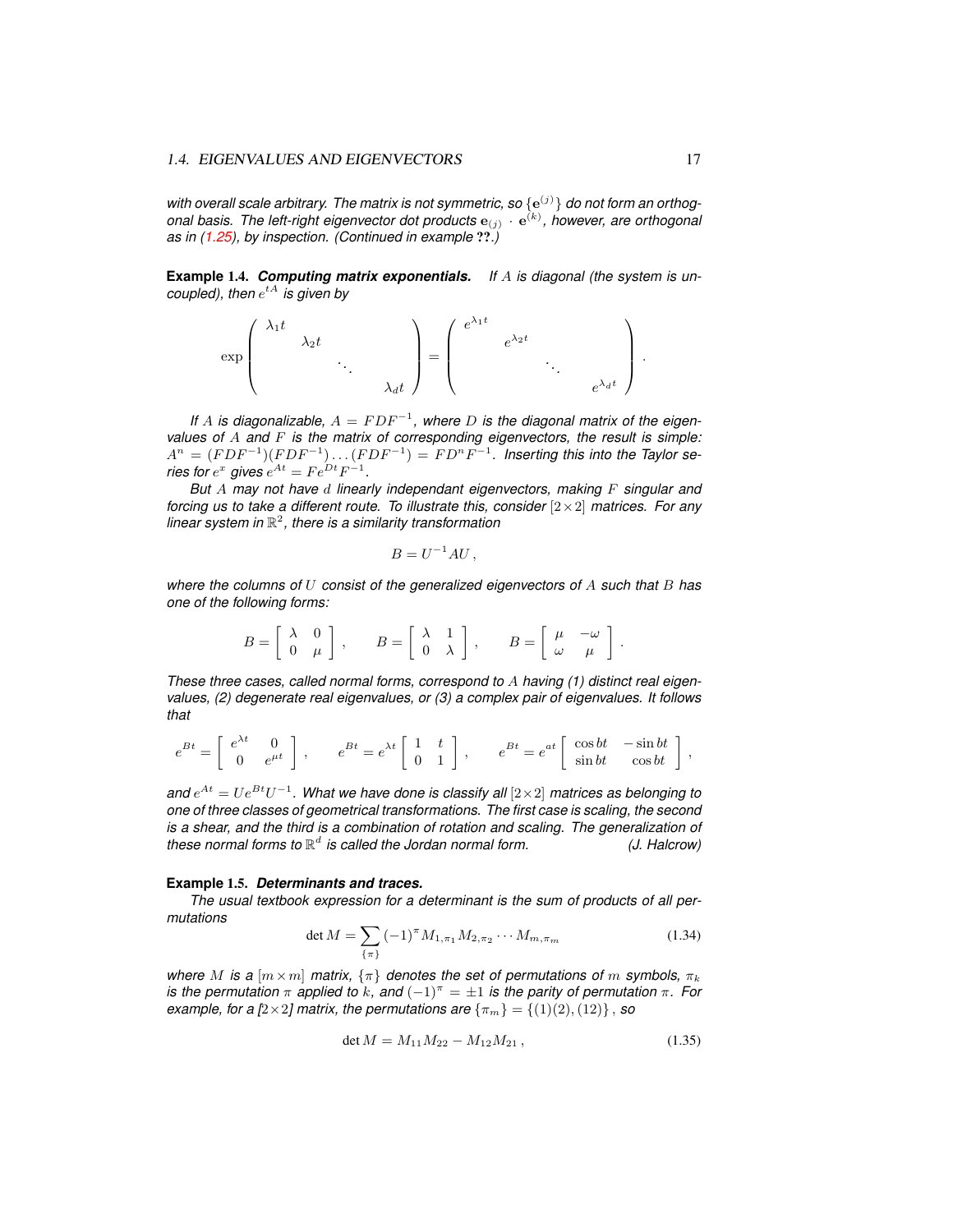*for a* [3×3] *matrix*

$$
M = \left(\begin{array}{ccc} M_{11} & M_{12} & M_{13} \\ M_{21} & M_{22} & M_{23} \\ M_{31} & M_{32} & M_{33} \end{array}\right)
$$

*there are* 6 = 3! *permutations,*

<span id="page-17-1"></span>
$$
\det M = M_{11}M_{22}M_{33} - M_{11}M_{23}M_{32} - M_{12}M_{21}M_{33} + M_{12}M_{23}M_{31} + M_{13}M_{21}M_{32} - M_{13}M_{22}M_{31},
$$
\n(1.36)

*and so on. Not very illuminating.*

*But if*  $M = T - \lambda \mathbf{1}$ , evaluation of the  $[2 \times 2]$  case,

$$
\det(T - \lambda \mathbf{1}) = (T_{11} - \lambda)(T_{22} - \lambda) - M_{12}M_{21} = \lambda^2 + (\text{tr} T)\lambda + \det T, \tag{1.37}
$$

*used in [\(1.29\)](#page-14-2), offers a hint of better things to come. This way of computing determinants is generalized to any*  $[m \times m]$  *matrix in ref.* [\[5\]](#page-19-5), sect. 6.4 Determinants *[\(click here\).](http://birdtracks.eu/version9.0/GroupTheory.pdf#section.6.4)* 

*The*  $\ln \det M = \text{tr} \ln M$  *relation, valid for any square matrix* M *(even the infinite* dimensional 'trace class' operators M, as long as all  $|\text{tr } M^k|$  are bounded) offers a *powerful alternative, universally used, for evaluating determinants.*

*First, observe that both the determinant and the trace are invariant under similarity transformations*  $\hat{M} = S^{-1}M S$ , det  $S \neq 0$ *:* 

$$
\det \hat{M} = \det (S^{-1}MS) = (\det S^{-1})(\det M)(\det S) = \det M
$$
  
tr  $\hat{M}^k = \text{tr } S^{-1}MS \cdots S^{-1}MS = \text{tr } MS \cdots S^{-1}MS S^{-1} = \text{tr } M^k$ , (1.38)

*so any quantity, in particular the eigenvalues of* M*, expressed in terms of its traces and its determinant is also invariant under all linear coordinate changes.*

*Next, consider the characteristic polynomial [\(1.15\)](#page-12-4) of*  $[m \times m]$  *matrix T, and change the variable to*  $z = 1/\lambda$  *in* det  $(T - \lambda 1)$ *. The zeros*  $z_j = 1/\lambda_j$  *of* 

$$
\det\left(\mathbf{1} - zT\right) = 0\tag{1.39}
$$

*now yield the non-zero eigenvalues*  $\lambda_j$  *of*  $T$ *. That*  $\lambda_j = 0$  *eigenvalues are gone is a blessing; nobody liked them anyway. By the determinant–trace relation* ln det M = tr ln *M*, the determinant of  $M = 1 - zT$  is always expressible as

<span id="page-17-2"></span>
$$
\det (1 - zT) = \exp (\text{tr } \ln(1 - zT)) = e^{-\sum_{n=1}^{\infty} \frac{z^n}{n} \text{tr } T^n}.
$$
 (1.40)

*We evaluate such formulas in two steps. First, expand*  $\exp(f(z))$  *as Taylor series in*  $f(z)$ 

$$
\det(1 - zT) = \sum_{k=0}^{\infty} \frac{1}{k!} \left( -\sum_{n=1}^{\infty} \frac{z^n}{n} \text{tr} T^n \right)^k
$$

*Then expand*  $(\cdots)^k$  as series in  $z^n$  and combine terms of order  $z^n$ . The result is central *to much statistical physics and field theory, where it is known as the* cumulant expansion*:*

<span id="page-17-0"></span>
$$
\det (1 - zT) = 1 - z \operatorname{tr} T - \frac{z^2}{2} \left( (\operatorname{tr} T)^2 - \operatorname{tr} T^2 \right)
$$
  
 
$$
- \frac{z^3}{3!} \left( (\operatorname{tr} T)^3 - 3 (\operatorname{tr} T) \operatorname{tr} T^2 + 2 \operatorname{tr} T^3 \right)
$$
  
 
$$
- \frac{z^4}{4!} \left( (\operatorname{tr} T)^4 - 3 \left( 2 \left( \operatorname{tr} T \right)^2 - \operatorname{tr} T^2 \right) \operatorname{tr} T^2 + 8 \operatorname{tr} T \operatorname{tr} T^3 - 6 \operatorname{tr} T^4 \right) - \dots
$$
 (1.41)

exercise [1.1](#page-20-0)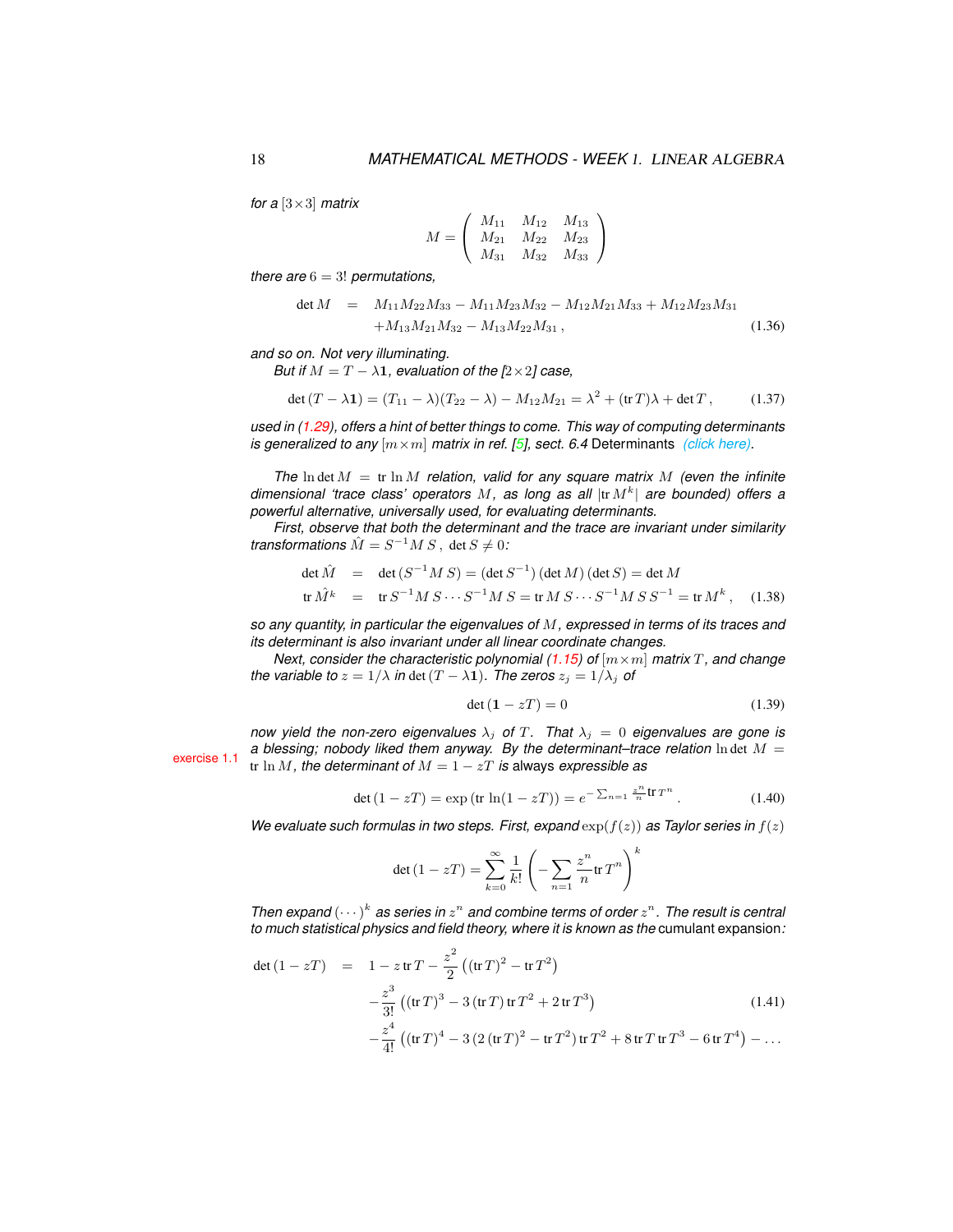#### 1.4. EIGENVALUES AND EIGENVECTORS 19

*If* T is an  $[m \times m]$  *matrix, the characteristic polynomial is at most of order* m, so the *infinity of coefficients of*  $z^n$  *must vanish* exactly *for*  $n > m!$  *For example, for a*  $[2 \times 2]$ *matrix, the*  $z^2$  coefficient in [\(1.41\)](#page-17-0) is a traces expansion for the determinant [\(1.35\)](#page-16-0),

$$
\det(T) = \frac{1}{2} ((tr T)^2 - tr T^2), \qquad (1.42)
$$

and for a  $[3\times3]$  matrix, the  $z^3$  coefficient in [\(1.41\)](#page-17-0) is a traces expansion for the determi*nant [\(1.36\)](#page-17-1)*

$$
det(T) = \frac{1}{3!} ((tr T)^3 - 3 (tr T) tr T^2 + 2 tr T^3)
$$
  
=  $M_{11} M_{22} M_{33} - M_{11} M_{23} M_{32} - M_{12} M_{21} M_{33} + M_{12} M_{23} M_{31}$   
+  $M_{13} M_{21} M_{32} - M_{13} M_{22} M_{31}$ , (1.43)

*as you can verify by hand, if you do not believe me (you should never believe anything* anyone over 30 says). If you still do not believe me, verify that the  $z^4$  coefficient vanishes

$$
0 = \frac{1}{4!} \left( -6(\text{tr} T)^2 \text{tr} T^2 + 8(\text{tr} T) \text{tr} T^3 + 3(\text{tr} T^2)^2 - 6 \text{tr} T^4 + (\text{tr} T)^4 \right)
$$

*for*  $m = 1, 2, 3$ *, but is a traces expansion for the determinant of a*  $[4 \times 4]$  *matrix. If you need to know more, these relations were noted by Albert Girard (1629), so they are called [Newton's \(1666\) identities.](https://en.wikipedia.org/wiki/Newton%27s_identities)*

*Note also that derivative of [\(1.40\)](#page-17-2) relates the determinant to the* resolvent*,*

$$
-z\frac{d}{dz}\ln\det\left(1-zT\right) = -\text{tr}\left(z\frac{d}{dz}\ln(1-zT)\right)
$$

$$
= \text{tr}\frac{zT}{1-zT} = \sum_{k=1}^{\infty} z^n \text{tr}\left(T^n\right), \tag{1.44}
$$

*a simple but very useful relation expressing a determinant in terms of traces.*

*What are all these relationships? Have a fresh look at the Hamilton-Cayley theorem [\(1.18\)](#page-12-3) that states that the matrix* M *satisfies its characteristic equation, and to be specific, look at the* m = 3 *case. The Hamilton-Cayley* characteristic equation *expanded in terms of traces is*

$$
0 = T3 - (\text{tr } T) T2 + \frac{1}{2} ((\text{tr } T)2 - \text{tr } T2) T - (\text{det } T) \mathbf{1}. \qquad (1.45)
$$

*This is the first 3 terms of the cumulant expansion [\(1.41\)](#page-17-0), with*  $\lambda$  *restored by*  $z \to 1/\lambda$ , *i.e., the characteristic equation for A*  $[3 \times 3]$  *matrix, and the*  $\lambda$  *replaced by* T. The *Hamilton-Cayley formula says that whenever you see* [m×m] *matrix* T <sup>m</sup> *you can express*  $i$ *t in terms of*  $T^{m-1}$ *,*  $T^{m-1}$ *,*  $\cdots$ *,*  $T$ *.* 

*To be very specific and pedestrian, consider the* [3×3] *matrix*

$$
T = \begin{pmatrix} 2 & 2 & 2 \\ 2 & 6 & 2 \\ 2 & 2 & 2 \end{pmatrix}, \qquad T^2 = \begin{pmatrix} 12 & 20 & 12 \\ 20 & 44 & 20 \\ 12 & 20 & 12 \end{pmatrix}
$$
  
tr  $T = 10$ , tr  $T^2 = 68$ . (1.46)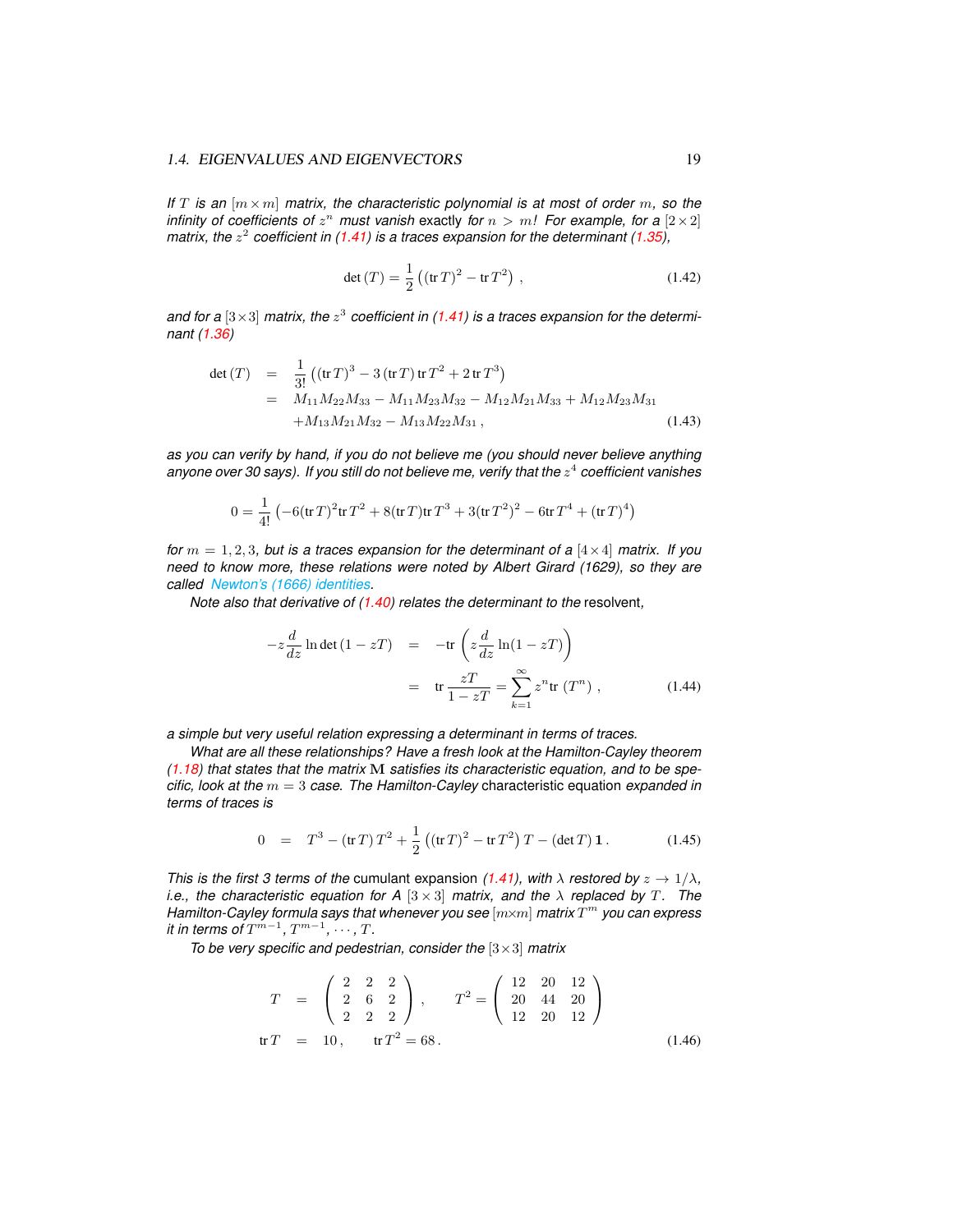*From the shape of*  $T$  *clearly*  $\det T = 0$ *, so the characteristic equation is* 

$$
0 = \left(T^2 - (\operatorname{tr} T) T + \frac{1}{2} ((\operatorname{tr} T)^2 - \operatorname{tr} T^2) \mathbf{1}\right) T.
$$
  
\n
$$
= \left(T^2 - 10T + \frac{1}{2} (100 - 68) \mathbf{1}\right) T
$$
  
\n
$$
= (T^2 - 10T + 16 \mathbf{1}) T = (T - 8 \mathbf{1})(T - 2 \mathbf{1}) T, \qquad (1.47)
$$

*with eigenvalues*  $\{\lambda_1, \lambda_2, \lambda_3\} = \{8, 2, 0\}.$ 

*For the associated projection operators, see [\(2.30\)](#page--1-46).*

# **Commentary**

<span id="page-19-4"></span>**Remark** 1.1. Projection operators. The construction of projection operators given in sect. [1.4](#page-12-0) is taken from refs.  $[3, 4]$  $[3, 4]$  $[3, 4]$ . Sylvester  $[13]$  wrote down the spectral decomposition [\(1.24\)](#page-13-1) in 1883 in the form we use, but lineage certainly goes all the way back to 1795 Lagrange polynomials [\[11\]](#page-20-5), and Euler 1783. Often projection operators get drowned in sea of algebraic details. Halmos [\[7\]](#page-19-8) is a good early reference - but we like Harter's exposition  $[8-10]$  $[8-10]$  best, for its multitude of specific examples and physical illustrations. In particular, by the time we get to  $(1.21)$  we have tacitly assumed full diagonalizability of matrix M. That is the case for the compact groups we will study here (they are all subgroups of  $U(n)$ ) but not necessarily in other applications. A bit of what happens then (nilpotent blocks) is touched upon in example [1.2.](#page-14-1) Harter in his lecture Harter's [lecture 5](https://www.youtube.com/watch?v=jLO7-Pks0QM) (starts about min. 31 into the lecture) explains this in great detail - its well worth your time.

# <span id="page-19-0"></span>References

- <span id="page-19-1"></span>[1] G. B. Arfken, H. J. Weber, and F. E. Harris, *[Mathematical Methods for Physi](http://books.google.com/books?vid=ISBN9780123846549)[cists: A Comprehensive Guide](http://books.google.com/books?vid=ISBN9780123846549)*, 7th ed. (Academic, New York, 2013).
- <span id="page-19-3"></span>[2] S. Axler, ["Down with determinants!",](http://dx.doi.org/10.2307/2975348) [Amer. Math. Monthly](https://doi.org/10.2307/2975348) 102, 139–154 (1995).
- <span id="page-19-6"></span>[3] P. Cvitanović, ["Group theory for Feynman diagrams in non-Abelian gauge the](http://dx.doi.org/10.1103/PhysRevD.14.1536)[ories",](http://dx.doi.org/10.1103/PhysRevD.14.1536) Phys. Rev. D 14[, 1536–1553 \(1976\).](https://doi.org/10.1103/PhysRevD.14.1536)
- <span id="page-19-7"></span>[4] P. Cvitanović, [Classical and exceptional Lie algebras as invariance algebras,](http://birdtracks.eu/refs/OxfordPrepr.pdf) Oxford Univ. preprint 40/77, unpublished., 1977.
- <span id="page-19-5"></span>[5] P. Cvitanović, *[Group Theory: Birdtracks, Lie's and Exceptional Groups](https://press.princeton.edu/titles/8839.html)* (Princeton Univ. Press, Princeton NJ, 2004).
- <span id="page-19-2"></span>[6] G. H. Golub and C. F. Van Loan, *[Matrix Computations](http://books.google.com/books?vid=ISBN1421407949)*, 4th ed. (J. Hopkins Univ. Press, Baltimore, MD, 2013).
- <span id="page-19-8"></span>[7] P. R. Halmos, *[Finite-Dimensional Vector Spaces](http://books.google.com/books?vid=ISBN9780691090955)* (Princeton Univ. Press, Princeton NJ, 1948).
- <span id="page-19-9"></span>[8] W. G. Harter, ["Algebraic theory of ray representations of finite groups",](http://dx.doi.org/10.1063/1.1664901) [J. Math.](https://doi.org/10.1063/1.1664901) Phys. 10[, 739–752 \(1969\).](https://doi.org/10.1063/1.1664901)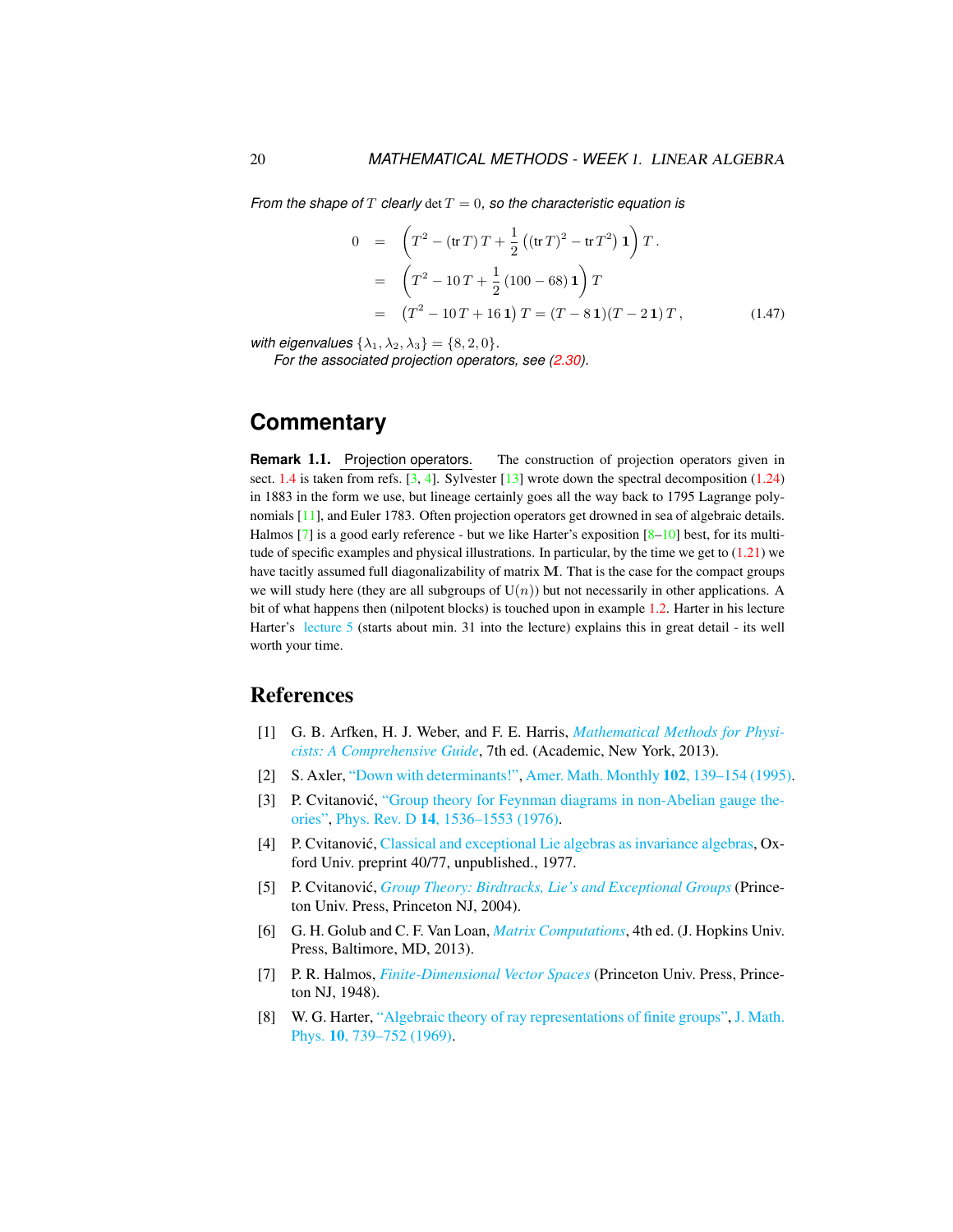- [9] W. G. Harter, *[Principles of Symmetry, Dynamics, and Spectroscopy](http://www.uark.edu/ua/modphys/markup/PSDS_Info.html)* (Wiley, New York, 1993).
- <span id="page-20-6"></span>[10] W. G. Harter and N. dos Santos, ["Double-group theory on the half-shell and the](http://dx.doi.org/10.1119/1.11134) [two-level system. I. Rotation and half-integral spin states",](http://dx.doi.org/10.1119/1.11134) [Amer. J. Phys.](https://doi.org/10.1119/1.11134) 46, [251–263 \(1978\).](https://doi.org/10.1119/1.11134)
- <span id="page-20-5"></span>[11] K. Hoffman and R. Kunze, *[Linear Algebra](http://dx.doi.org/10.2307/3617032)*, 2nd ed. (Prentice-Hall, Englewood Cliffs NJ, 1971).
- <span id="page-20-3"></span>[12] M. Stone and P. Goldbart, *[Mathematics for Physics: A Guided Tour for Graduate](http://dx.doi.org/10.1017/cbo9780511627040) [Students](http://dx.doi.org/10.1017/cbo9780511627040)* (Cambridge Univ. Press, Cambridge UK, 2009).
- <span id="page-20-4"></span>[13] J. J. Sylvester, ["XXXIX. On the equation to the secular inequalities in the plan](http://dx.doi.org/10.1080/14786448308627430)[etary theory",](http://dx.doi.org/10.1080/14786448308627430) Philos. Mag. 16[, 267–269 \(1883\).](https://doi.org/10.1080/14786448308627430)

# **Exercises**

<span id="page-20-0"></span>1.1. Trace-log of a matrix. Prove that

$$
\det M = e^{\text{tr}\, \ln M}.
$$

for an arbitrary finite dimensional square matrix  $M$ , det  $M \neq 0$ . (If you are not getting it, see AWH(3.171).)

<span id="page-20-1"></span>1.2. Stability, diagonal case. Verify that for a diagonalizable matrix  $A$  the exponential is also diagonalizable

$$
J^{t} = e^{tA} = U^{-1} e^{tA_D} U, \quad A_D = UAU^{-1}.
$$
 (1.48)

<span id="page-20-2"></span>1.3. The matrix square root. Consider matrix

$$
A = \left[ \begin{array}{cc} 4 & 10 \\ 0 & 9 \end{array} \right] .
$$

Generalize the square root function  $f(x) = x^{1/2}$  to a square root  $f(A) = A^{1/2}$  of a matrix A.

a) Which one(s) of these are the square root of  $A$ 

 $\left[\begin{array}{cc} 2 & 2 \\ 0 & 3 \end{array}\right]$ ,  $\left[\begin{array}{cc} -2 & 10 \\ 0 & 3 \end{array}\right]$ ,  $\left[\begin{array}{cc} -2 & -2 \\ 0 & -3 \end{array}\right]$  $0 -3$  $\begin{bmatrix} 2 & -10 \\ 0 & 2 \end{bmatrix}$  $0 -3$ ?

b) Assume that the eigenvalues of a  $\left[ d \times d \right]$  matrix are all distinct. How many square root matrices does such matrix have?

c) Given a [2×2] matrix A with a distinct pair of eigenvalues  $\{\lambda_1, \lambda_2\}$ , write down a formula that generates all square root matrices  $A^{1/2}$ . Hint: one can do this using the 2 projection operators associates with the matrix  $A$ . 2 points